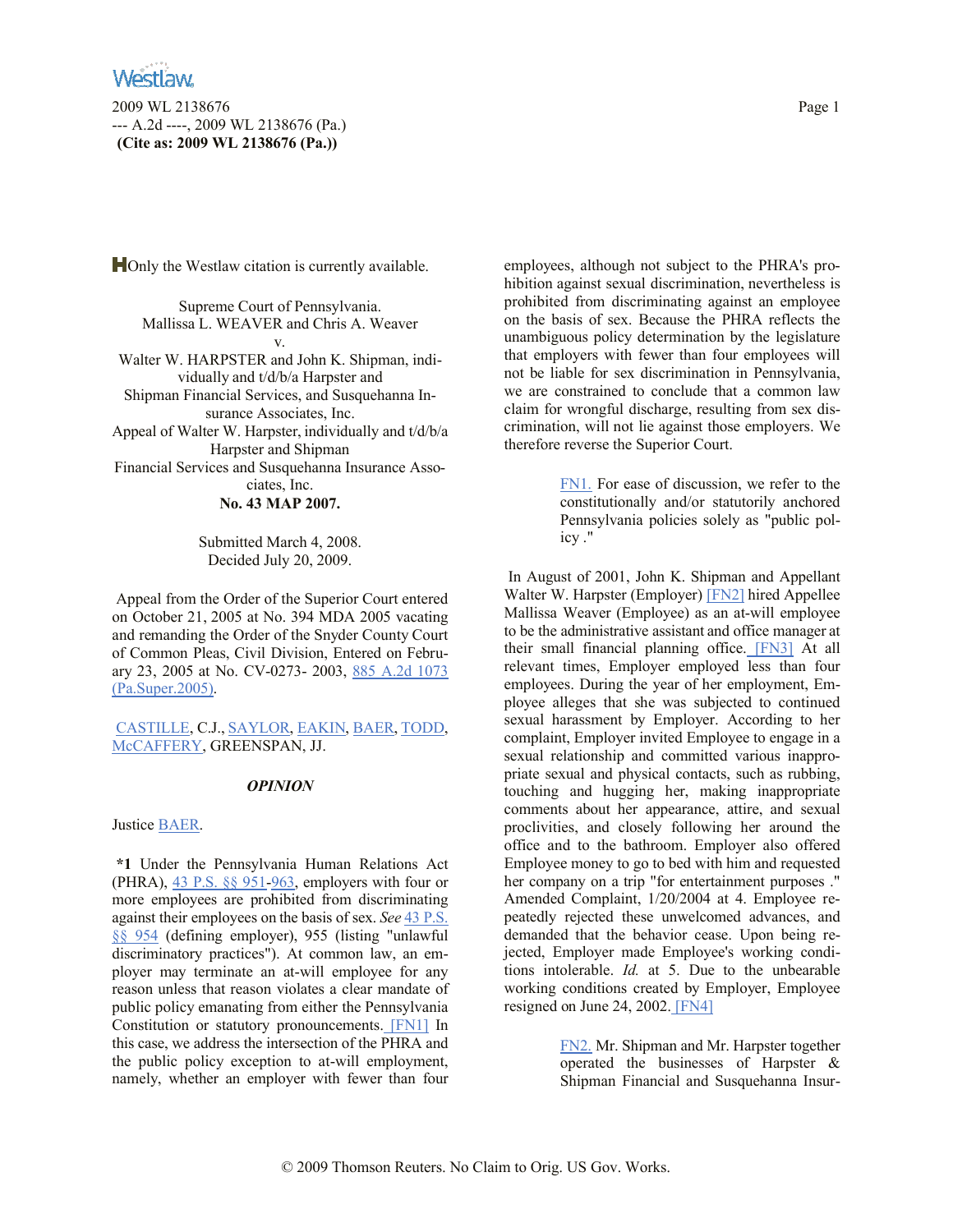ance Associates. Appellant/Employer is Mr. Harpster, individually and t/b/d/a Harper & Shipman Financial and Susquehanna Insurance Associates.

FN3. As will be discussed *infra,* the at-will employment doctrine provides that absent a statutory or contractual provision to the contrary, the employer and employee each have the power to terminate the employment relationship for any or no reason. *Geary v. United States Steel Corp.,* 319 A.2d 174, 176 (Pa.1974). Exceptions to this general rule have been recognized in only the most limited circumstances, where discharges of at-will employees would threaten clear mandates of public policy. *See id., 319 A.2d at 180 (holding that an employee has no right of action against an employer for wrongful discharge where no clear mandate of public policy is violated thereby).*

FN4. Although one basis of this Court's grant of allowance of appeal was to determine whether sexual harassment constitutes sex discrimination under Pennsylvania law, Employer has not addressed this issue in his brief, and therefore has waived any argument on this point. Pa.R.A.P. 2119(a). Therefore, for purposes of this opinion, we assume that sexual harassment constitutes a form of sex discrimination under Pennsylvania law, consistent with the Pennsylvania Human Relation Commission's guidelines. *See* PHRC Sexual Harassment Guidelines, 11 Pa. Bull. 522 (Jan. 31, 1981) ("Harassment on the basis of sex is a violation of the [PHRA]"). *See also Meritor Sav. Bank, FSB v. Vinson,* 477 U.S. 57, 64 (1986) (holding that under federal law, "without question, when a supervisor sexually harasses a subordinate because of the subordinate's sex, that supervisor 'discriminate [s]' on the basis of sex.").

The PHRA recognizes as a "civil right" the opportunity "for an individual to obtain employment for which he is qualified," without discrimination on the basis of sex. *See* 43 P.S. § 953. This right is enforceable pursuant to the PHRA, *id.,* which empowers the Pennsylvania Human Relations Commission (PHRC) to accept and investigate complaints of sex discrimination by employers of four or more employees. *See* 43 P.S. § 954(b). [FN5]

> FN5. Specifically, employer is defined, in relevant part, as follows:

> The term "employer" with respect to discriminatory practices based on race, color, age, sex, national origin or non-job related handicap or disability, includes religious, fraternal, charitable and sectarian corporations and associations employing four or more persons within the Commonwealth.

43 P.S. § 954(b).

Following the PHRC's rejection of her claim, Employee alleged that she had exhausted her administrative remedies through the PHRC, and filed an action in the court of common pleas alleging the following eight counts of wrongdoing against Employer: (1) *quid pro quo* sexual harassment; (2) hostile work environment sexual harassment; (3) discrimination and harassment in violation of the PHRA, *see* 43 P.S. § 955; (4) constructive discharge in violation of the PHRA, *see id.;* (5) wrongful discharge; (6) assault and battery; (7) invasion of privacy; and (8) loss of consortium. [FN6] Employer filed preliminary objections, averring that Employee could not plead causes of action based upon alleged violations of the PHRA because Employer was not an employer as defined by the PHRA, and, further, that sex discrimination claims are not legally cognizable at common law because the PHRA is the exclusive remedy for employment related discrimination. The trial court agreed, finding on June 28, 2004 that Employee's complaint could not proceed because Employer had fewer than four employees and therefore did not qualify as an "employer" under the PHRA, and further finding that Pennsylvania does not recognize a common law cause of action sounding in sex discrimination, sexual harassment, or termination of at-will employment based upon sex discrimination, outside of the PHRA. Consequently, the trial court dismissed the first five counts and permitted the case to proceed on the remaining counts, sounding in assault and battery, invasion of privacy, and loss of consortium. [FN7]

FN6. Employee's husband, Chris Weaver,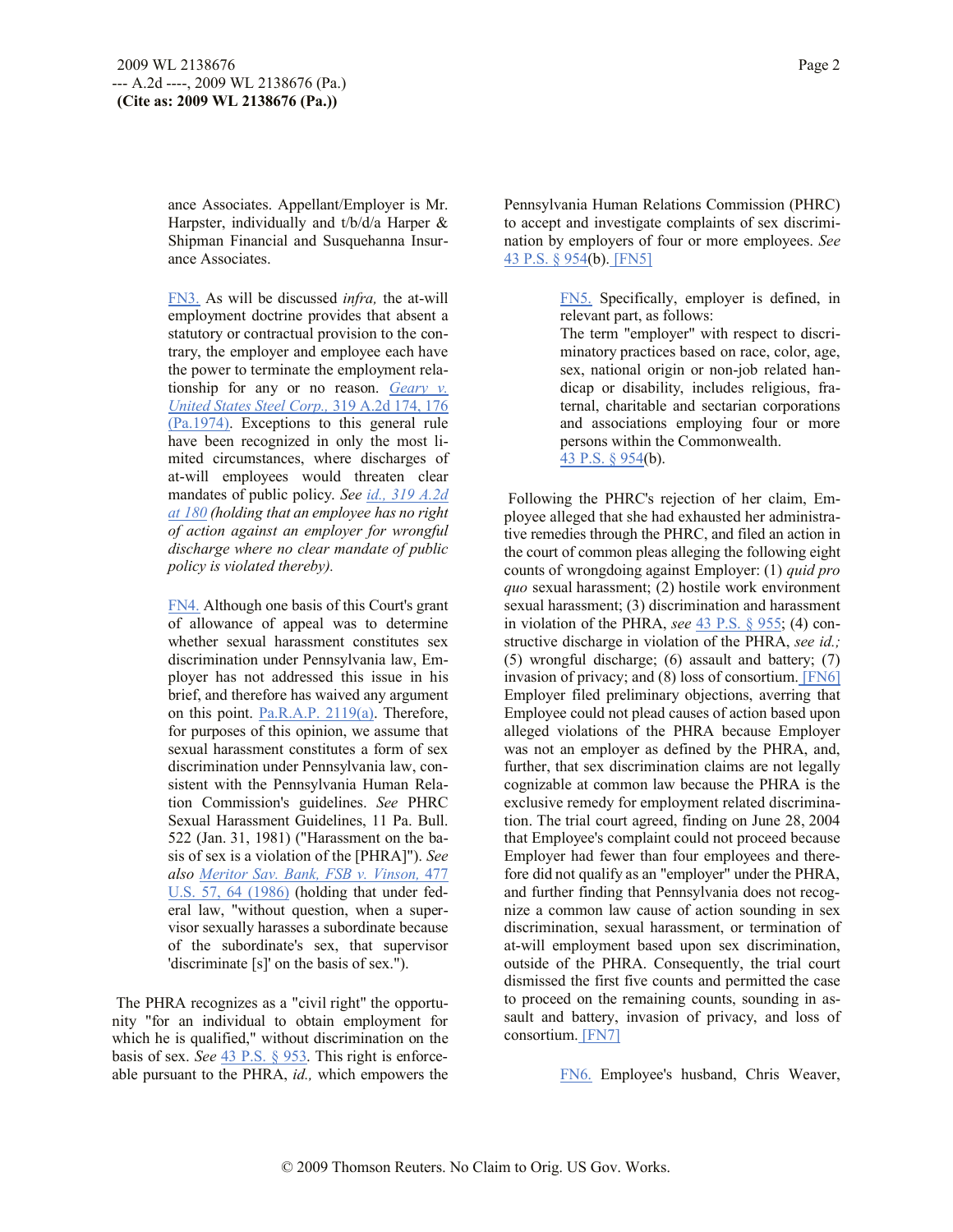sought damages on the claim of loss of consortium.

FN7. Pre-trial, the trial court granted Mr. Shipman's motion for summary judgment, dismissing him from the case, and Mr. Harpster's motion for summary judgment with respect to the invasion of privacy claim. At the conclusion of Employee's case, the court granted a compulsory non-suit as to Susquehanna Insurance Associates and Harpster and Shipman Financial Services, dismissing them from the case. Consequently, the only remaining defendant was Appellant Mr. Harpster, and the remaining claims were assault and battery and loss of consortium.

**\*2** Following a jury trial for assault and battery and loss of consortium, the jury returned a verdict in favor of Employer. Employee appealed to the Superior Court, requesting reversal of two counts of her amended complaint that the trial court dismissed pre-trial in its June 28, 2004 order: discrimination and harassment in violation of the PHRA (Count 3), and constructive discharge in violation of the PHRA (Count 4). Employee urged the Superior Court to find a public policy exception to the at-will employment doctrine, arguing that it would be arbitrary and against public policy to foreclose all avenues of relief for victims of sexual harassment by employers of less than four employees. The Superior Court agreed with Employee, finding that although aggrieved parties must first exhaust their administrative remedies with the PHRC, *see Clay v. Advanced Computer Applications,* 559 A.2d 917 (Pa.1989), they are not deprived of ultimately resorting to the courts. *Weaver v. Harpster,* 885 A.2d 1073, 1075 (Pa.Super.2005) (citing 43 P.S. § 962(c), which provides that if the PHRC dismisses a complaint, the complainant "shall be able to bring an action in the courts of common pleas of the Commonwealth based on the right to freedom from discrimination granted by this Act"). The court recognized that there is no common law cause of action against an employer for termination of an at-will employee, *see Geary v. United States Steel Corp.,* 319 A.2d 174 (Pa.1974), except where the termination would subvert a well-established public policy, *see Highhouse v. Avery Transp.,* 660 A.2d 1374

## (Pa.Super.1995).

The Superior Court agreed with Employee that there is, in fact, a clear public policy against sex discrimination and/or sexual harassment in the workplace without regard to the size of the employer. The court found an expression of this public policy in the PHRA's declaration of the right to be free from discrimination in the workplace based on sex.  $43$  P.S. § 953. [FN8] The court found further support for this clear public policy against sex discrimination and sexual harassment in the Pennsylvania Equal Rights Amendment (Equal Rights Amendment), Article I, Section 28 of the Pennsylvania Constitution, which provides: "Equality of rights under the law shall not be denied or abridged in the Commonwealth of Pennsylvania because of the sex of the individual." Pa. Const. art. 1, § 28.

FN8. This section provides:

The opportunity for an individual to obtain employment for which he is qualified, and to obtain all the accommodations, advantages, facilities and privileges of any public accommodation and of any housing accommodation and commercial property without discrimination because of race, color, familial status, religious creed, ancestry, handicap or disability, age, sex, national origin, the use of a guide or support animal because of the blindness, deafness or physical handicap of the user or because the user is a handler or trainer of support or guide animals is hereby recognized as and declared to be a civil right which shall be enforceable as set forth in this act.

The Superior Court found that because sex discrimination is prohibited under the PHRA and the Equal Rights Amendment, it constitutes "a legal injury whose recompense is mandated by the remedies clause, Article I, Section 11, of the Pennsylvania Constitution." *Weaver,* 885 A.2d at 1077. This section provides:

All courts shall be open; and every man for an injury done him in his lands, goods person or reputation shall have remedy by due course of law; and right and justice administered without sale, denial or delay.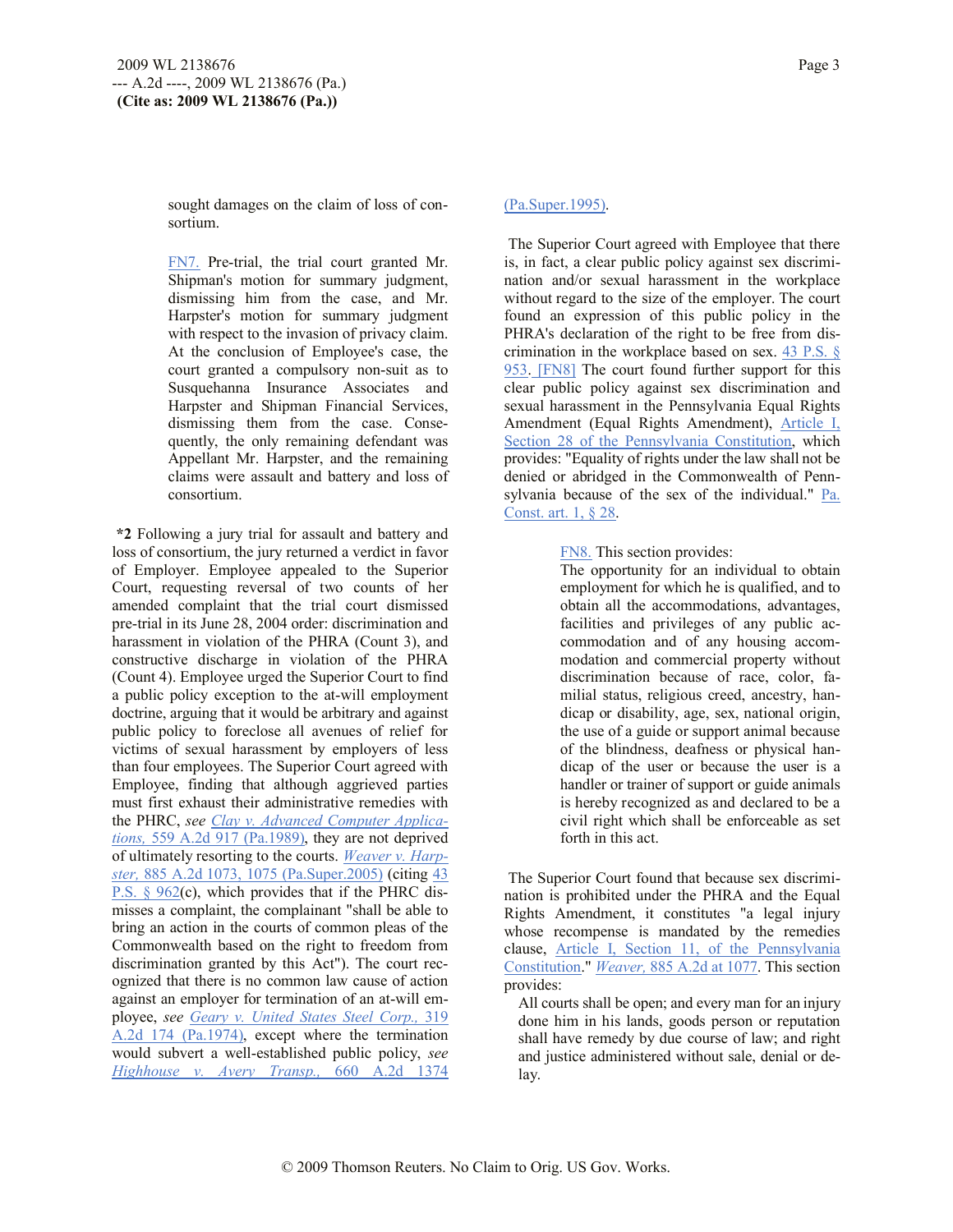Pa. Const. art. I, § 11. Considering the remedies clause, the Superior Court reasoned that the legislature would not have defined certain acts as illegal via both the Constitution and the PHRA, thus establishing a public policy unequivocally condemning such conduct, and then remove all judicial recourse for the victims of that conduct. *Weaver,* 885 A.2d at 1077. Upon agreeing with Employee that sex discrimination is prohibited under the PHRA and the Equal Rights Amendment, the Superior Court determined that "to prevent an employee who is alleging sexual harassment from pursuing her claim in court only because her employer has less than four employees appears a direct contravention of a clear public policy...." *Weaver,* 885 A.2d at 1077. According to the Superior Court, this clear public policy provides an exception to the at-will employment doctrine. Thus, the Superior Court vacated the order of the trial court that granted Employer's preliminary objections to the counts for discrimination and harassment in violation of the PHRA and constructive discharge in violation of the PHRA.

**\*3** We granted allowance of appeal to determine whether Pennsylvania recognizes a common law cause of action for discriminatory termination of at-will employment in cases where the employee is precluded from pursuing a remedy under the PHRA. [FN9] Our standard of review over questions of law is *de novo* and our scope of review is plenary, as this Court may review the entire record in making its decision. *Kripp v. Kripp,* 849 A.2d 1159, 1164 n. 5 (Pa.2004); *Buffalo Township v. Jones,* 813 A.2d 659, 664 n. 4 (Pa .2002).

> FN9. As noted, we also granted allowance of appeal to determine whether Employee's allegations of sexual harassment constitute sex discrimination, but Employer has waived consideration of this issue by failing to address it in his brief.

Although Employer emphasizes an employer's right to terminate an at-will employee for any reason, he recognizes that there can be a common law cause of action for wrongful discharge of an at-will employee where the employer's conduct in terminating the employment violates a clear mandate of public policy. *See Clay,* 559 A.2d 917. Employer argues that this

exception is extremely narrow, and that in most instances, courts have refused to find violations of public policy when an employee challenges the termination of employment. *See, i.e., Tourville v. Inter-Ocean Ins. Co.,* 508 A .2d 1263 (Pa.Super.1986) (finding no public policy violation where an employee was discharged for being unable to work because of a hospitalization); *Martin v. Capital Cities Media, Inc.,* 511 A.2d 830 (Pa.Super.1986) (finding no public policy violation where employee discharge was result of employee placing an advertisement in a competing newspaper); *Gillespie v. St. Joseph's Univ.,* 513 A.2d 471 (Pa.Super.1986) (finding no public policy violation where employee was discharged following an unsubstantiated accusation of criminal behavior).

Citing *Clay,* Employer asserts that it is "well settled" that a plaintiff may not bring a common law claim for employment discrimination where the claim cannot be brought under the PHRA. Nor can she bring an independent common law cause of action outside of the PHRA for wrongful termination based upon employment discrimination, because there is no public policy exception to the at-will employment doctrine for sex discrimination by an employer of less than four employees.

In reaching this conclusion, Employer disputes both sources of public policy relied upon by the Superior Court and argues that neither the PHRA nor the Equal Rights Amendment can properly be relied upon as a source of public policy against Employee's termination. First, regarding the PHRA, Employer argues that it is clearly inapplicable because it exempts small employers of less than four employees, thus demonstrating a public policy to protect small employers from defending against claims based on sex discrimination. To find in the PHRA a public policy that reaches small employers when the language of the PHRA itself is explicitly limited to employers of four or more employees would, according to Employer, require this Court to usurp the role of the legislature and extend protections to employees that the legislature chose not to protect in the PHRA.

**\*4** Employer asserts that the courts have never utilized a wrongful termination statute such as the PHRA to recognize a public policy exception to the at-will employment doctrine beyond the protections afforded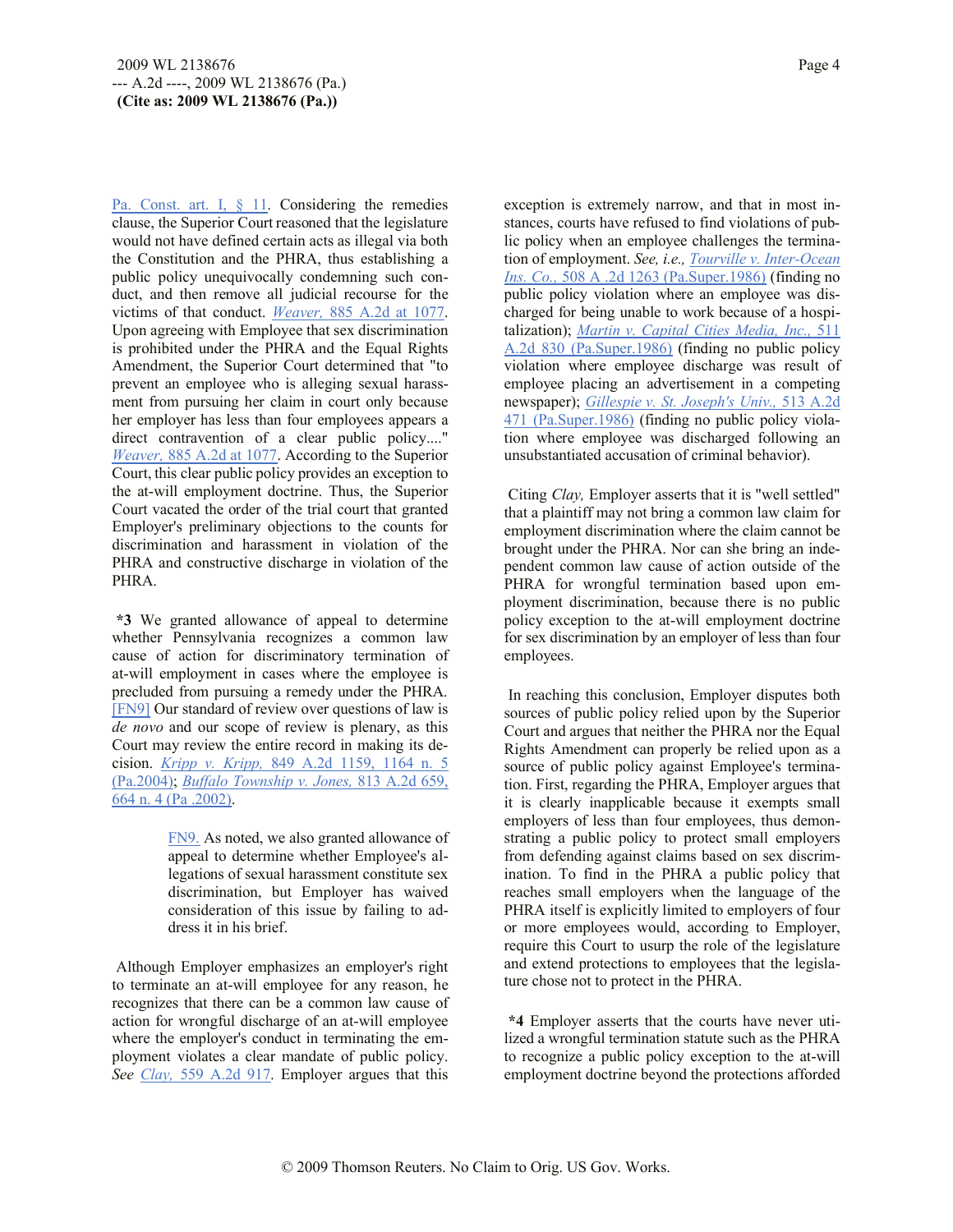by that statute. *See Holewinski v. Children's Hosp. of Pittsburgh,* 649 A.2d 712 (Pa.Super.1994). In *Holewinski,* the plaintiff asserted that she was wrongfully discharged because she had acted as a whistleblower. The Superior Court acknowledged that although the Commonwealth has a Whistleblower Law, it only applied to employees discharged from government entities. As the defendant in *Holewinski* was not a government entity, the plaintiff was not protected by the Whistleblower Law. Therefore, the Superior Court declined to find a public policy exception in the plaintiff's case premised on the need to protect whistleblowers. *Holewinski,* 649 A.2d at 715. Similarly, Employer urges this Court to decline to find a public policy exception to at-will employment for employees who are sexually harassed by small employers premised upon a statute that exempts small employers. Second, regarding the Equal Rights Amendment as the source of public policy, Employer argues that by its terms, the Amendment affords "equality of rights *under the law* " (emphasis added by Employer). Affording equal rights under the law circumscribes the conduct of state and local governmental entities and officials in their formulation, interpretation, and enforcement of statutes and regulations. *See Hartford Accident. & Indem. v. Ins. Comm'r,* 482 A.2d 542 (Pa.1984). Here, Employer argues that Employee cannot point to any law under which she does not possess equal rights.

Because Employer does not believe that a clear public policy was violated here, it does not address the Superior Court's reasoning with regard to the Remedies Clause. Employer, however, argues that Employee herein is not without remedies for her injury. Specifically, Employer argues that Employee had the opportunity to obtain remedies premised on the torts of assault, battery, and invasion of privacy. *See DeAngelo v. Fortney,* 515 A.2d 594, 596 (Pa.Super.1986) ("an action for invasion of privacy will ordinarily be an adequate remedy for highly offensive conduct which unreasonably interferes with another's right to be left alone.").

In response, Employee argues that she is entitled to bring a common law cause of action for the termination of at-will employment because her termination implicates a clear mandate of public policy articulated in the PHRA and the Equal Rights Amendment. *See*  *Davenport v. Reed,* 785 A.2d 1058, 1063 (Pa.Cmwlth.2001) ("to justify the application of the public policy exception, the employee must point to a clear public policy articulated in the constitution, statutes, regulations, or judicial decisions directly applicable to the facts in the case."). Although she acknowledges that we have never held that there is a common law cause of action for termination of an at-will employee due to sex discrimination, Employee urges this Court to chart new territory and find that her termination implicates a clear mandate of public policy such that it is an exception to the at-will employment doctrine.

**\*5** The source of this public policy, according to Employee, is, first, the PHRA, which she asserts embodies a public policy bestowing a right to be free from discrimination based on sex in the workplace. *See Clay,* 559 A.2d at 919. *See also* 43 P.S. § 952 ("It is hereby declared to be the public policy of this Commonwealth to foster the employment of all individuals in accordance with their fullest capacities regardless of their ... sex...."). She asserts that the public policy established by the PHRA applies to all employers, while the administrative procedures for resolving claims of unlawful discrimination apply only to victims of discrimination by employers of four or more employees. Second, she points to the Equal Rights Amendment, which she contends provides a clear statement of public policy against sex discrimination in the workplace. Employee urges that no clearer statement of public policy exists than that of a constitutional amendment, and argues that the Equal Rights Amendment should persuade this Court to expand the common law to encompass a cause of action for wrongful discharge arising out of sex discrimination. *See Clay,* 559 A.2d at 924 (Zappala, J. concurring) ("I, for one, would be loathe to intimate ... that this Court would not acknowledge that the Commonwealth has recognized a public policy favoring the equal treatment of employees without regard to sex. No more clear statement of public policy exists than that of a constitutional amendment. The passage of the Pennsylvania Equal Rights Amendment, Article I,  $\S 28$  is the expression of public policy .").

If Employee is not permitted to pursue a common law cause of action in this case, she asserts that employees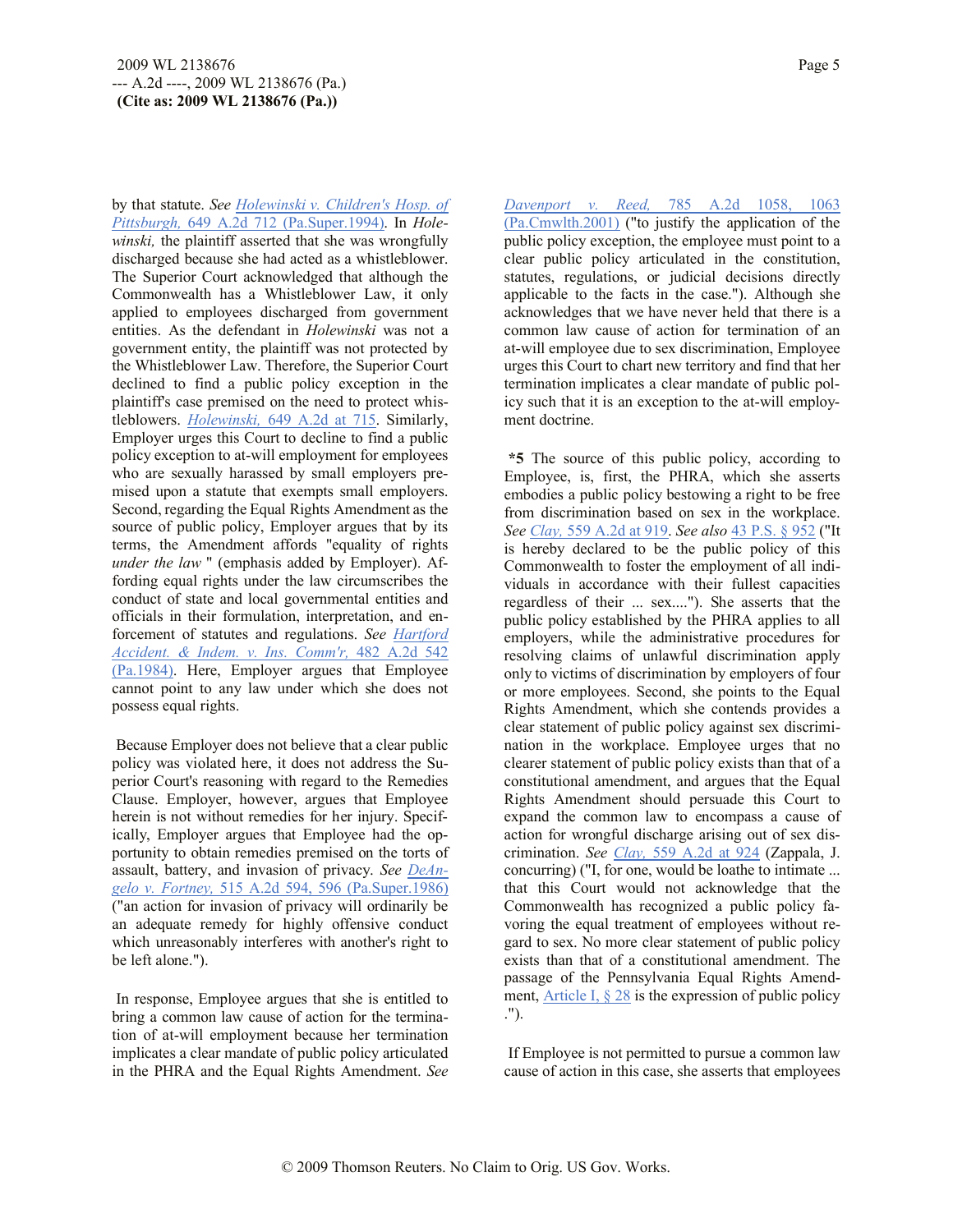of small employers will be left without a remedy for sex discrimination in the workplace, which would be contrary to the Remedies Clause of the Pennsylvania Constitution. *See* Pa. Const. art 1, § 11 ("All courts shall be open; and every man for an injury done him in his lands, goods, person or reputation shall have remedy by due course of law, and right and justice administered without sale, denial or delay."). She urges this Court not to find that the legislature's decision to regulate only employers with four or more employees granted permission to smaller employers to commit acts of sex discrimination in the workplace without fear of liability.

We begin by reviewing the principles of the at-will employment doctrine and the public policy exception to it. We will then examine the PHRA and the Equal Rights Amendment respectively to determine whether they establish a public policy exception to the at-will employment doctrine specifically for termination of employment resulting from sex discrimination in the workplace, without regard to the size of the employer.

In Pennsylvania, absent a statutory or contractual provision to the contrary, either party may terminate an employment relationship for any or no reason. *Geary,* 319 A.2d 174. *See also McLaughlin v. Gastrointestinal Specialists, Inc.,* 750 A.2d 283 (Pa .2000) (noting that Pennsylvania courts have recognized for over a century that an employer may terminate an employee for any reason absent a contractual provision to the contrary); *Henry v. Pittsburgh & Lake Erie R.R. Co.,* 21 A. 157 (Pa.1891). In *Geary,* which involved a discharge based on an employee's report to his superiors concerning the unsafe nature of the steel pipe being manufactured and sold by his company, the Court concluded that although the employee did not set forth a cause of action for wrongful termination, the Court might find, in another case, a public policy exception to the doctrine of employment at-will. *Geary,* 319 A.2d at 180. The Court cautioned that the legislature is the most appropriate branch of government to create exceptions to the at-will employment rule. *Id.* ("we are not persuaded that creating a new non-statutory cause of action of the sort proposed by appellant is the best way to achieve" the result of encouraging employees to express their views on the quality of the employer's products). Moreover, this Court concluded that disturbing the at-will presumption would unwisely interfere with "the legitimate interest of employers in hiring and retaining the best personnel available. The ever present threat of suit might well inhibit the making of critical judgments by employers concerning employee qualifications." *Geary,* 319 A.2d at 179.

**\*6** Subsequently, in *Clay,* 559 A.2d 917, we expanded on our decision in *Geary.* In *Clay,* an employee brought a common law cause of action seeking damages for wrongful discharge without first filing a complaint with the PHRC. We first noted that as a general rule, there is no common law cause of action against an employer for termination of an at-will employment relationship. *Clay,* 559 A.2d at 918. *See also Householder v. Kensington Mfg. Co.,* 520 A.2d 461 (Pa.Super.1987). Second, we noted that there are exceptions to this general rule in "only the most limited of circumstances, where discharges of at-will employees would threaten clear mandates of public policy." *Clay,* 559 A.2d at 918. The following year we addressed a doctor's claim that his hospital-employer was estopped from discharging him. *Paul v. Lankenau Hospital,* 569 A.2d 346 (Pa.1990). We reaffirmed the rule that there is no common law cause of action against an employer for termination of an at-will employment relationship and recognized that exceptions to this rule "have been recognized in only the most limited of circumstances, where discharges of at-will employees would threaten clear mandates of public policy." *Id.* at 348. *See also McLaughlin,* 750 A.2d at 287. We declined to find that a cause of action for wrongful discharge had been stated in either *Clay* or *Paul,* although we recognized that such a claim could be brought in Pennsylvania under very narrow circumstances.

Several years later, we recognized such narrow circumstances in *Shick v. Shirey,* 716 A.2d 1231 (Pa.1998), where, although we continued to recognize that the exception to at-will employment is narrow, we determined that an employer who fires an employee in retaliation for bringing a workers' compensation claim violates the public policy of this Commonwealth and can be liable at common law for wrongful discharge. Subsequently, in *Rothrock v. Rothrock Motor Sales, Inc.,* 883 A.2d 511 (Pa.2005), we found that the same public policy prohibited the termination of an employee for declining to compel a subordinate em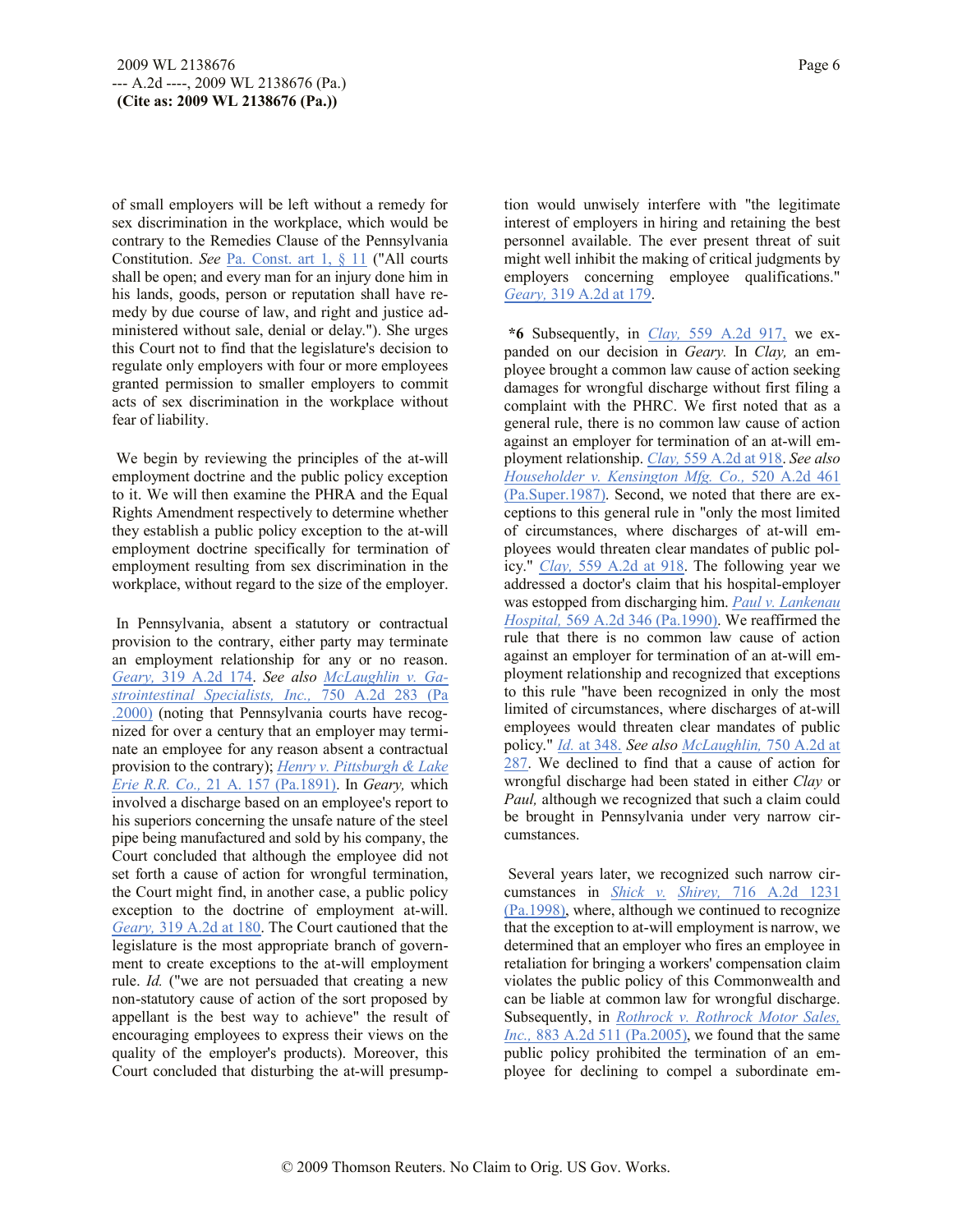ployee not to seek workers' compensation.

These cases demonstrate that the strong presumption of all non-contractual employment relations is at-will. An employee may bring a cause of action for a termination of that relationship only in the most limited circumstances, where the termination implicates a clear mandate of public policy. In our judicial system, the power of the courts to declare pronouncements of public policy is sharply restricted. *Mamlin v. Genoe (City of Philadelphia Police Beneficiary Ass'n),* 17 A.2d 407, 409 (Pa.1941). Rather, it is for the legislature to formulate the public policies of the Commonwealth. The right of a court to declare what is or is not in accord with public policy exists "only when a given policy is so obviously for or against public health, safety, morals, or welfare that there is a virtual unanimity of opinion in regard to it." *Mamlin,* 17 A.2d at 409. Only in the clearest of cases may a court make public policy the basis of its decision. *Id.* To determine the public policy of the Commonwealth, we examine the precedent within Pennsylvania, looking to our own Constitution, court decisions, and statutes promulgated by our legislature. *McLaughlin,* 750 A.2d at 288; *Hall v. Amica Mutual Ins. Co.,* 648 A.2d 755 (Pa.1994); *Lurie v. Republican Alliance,* 192 A.2d 367 (Pa.1963); *Mamlin,* 17 A.2d 407.

**\*7** Following *Geary,* public policy exceptions to at-will employment have been recognized where the wrongful discharge claims have involved infringements on statutory and constitutional rights. These cases demonstrate Pennsylvania's traditional view that exceptions to at-will employment should be few and carefully sculpted so as not to erode an employer's inherent right to operate its business as it chooses. *Rothrock, supra; Schick, supra; Hunter v. Port Auth. of Allegheny County,* 419 A.2d 631 (Pa.1980) (recognizing a public policy against unnecessarily stigmatizing former offenders, finding that a public employer could not deny a former offender employment on the basis of a prior conviction for which the offender had been pardoned, unless the conviction was reasonably related to fitness to perform the job sought); *Highhouse,* 660 A.2d 1374 (concluding that an employee was wrongfully discharged for filing an unemployment compensation claim); *Raykovitz v. K Mart Corp.,* 665 A.2d 833 (Pa.Super.1995) (same); *Kroen v. Bedway Sec. Agency,* 633 A.2d 628

(Pa.Super.1993) (holding that an employee was wrongfully discharged for refusing to submit to a polygraph test); *Reuther v. Fowler & Williams, Inc.,* 386 A.2d 119 (Pa.Super.1978) (concluding that employee cannot be discharged for serving on a jury). *See also Novosel v. Nationwide Ins. Co.,* 721 F.2d 894, 898 (3d Cir.1983) (holding that public policy was violated where the employee was discharged for refusal to participate in a lobbying effort); *Perks v. Firestone Tire & Rubber Co.,* 611 F.2d 1363 (3rd Cir.1979) (applying Pennsylvania law and finding a public policy violation for firing a worker for refusing to submit to a polygraph test, when a statute forbid such testing).

Where the termination has not implicated a clear mandate of public policy, this Court and the Superior Court have not permitted a common law cause of action for wrongful discharge. *See McLaughlin,* 750 A.2d 283 (finding that an at-will employee did not state a claim for wrongful discharge under the public policy exception to the at-will employment doctrine based solely upon alleged retaliatory termination of her employment in violation of the Occupational Safety and Health Act); *Tourville,* 508 A.2d 1263 (holding that the discharge of an employee hospitalized for illness did not violate public policy); *Martin,* 511 A.2d 830 (finding no cause of action where an employee was discharged in retaliation for placing an advertisement with a competing paper); *Gillespie,* 513 A.2d 471 (holding that an employee may be discharged as a result of an accusation of criminal behavior); *McCartney v. Meadowview Manor, Inc.,* 508 A.2d 1254 (Pa.Super.1986) (finding no cause of action where an employee of a nursing home was discharged because she applied to the state for a license to run a competing facility); *Rossi v. Pennsylvania State University,* 489 A.2d 828 (Pa.Super.1985) (holding that there was no violation of a clear mandate of public policy where an employee was discharged for attempting to curtail the misuse of public tax revenues); *Cisco v. United Parcel Service, Inc.,* 476 A.2d 1340 (Pa.Super.1984) (finding no cause of action where an employee was discharged after being wrongly accused and subsequently acquitted of criminal conduct in connection with his employment).

**\*8** A brief review of the PHRA is necessary to analyze Employee's attempt to demonstrate a cause of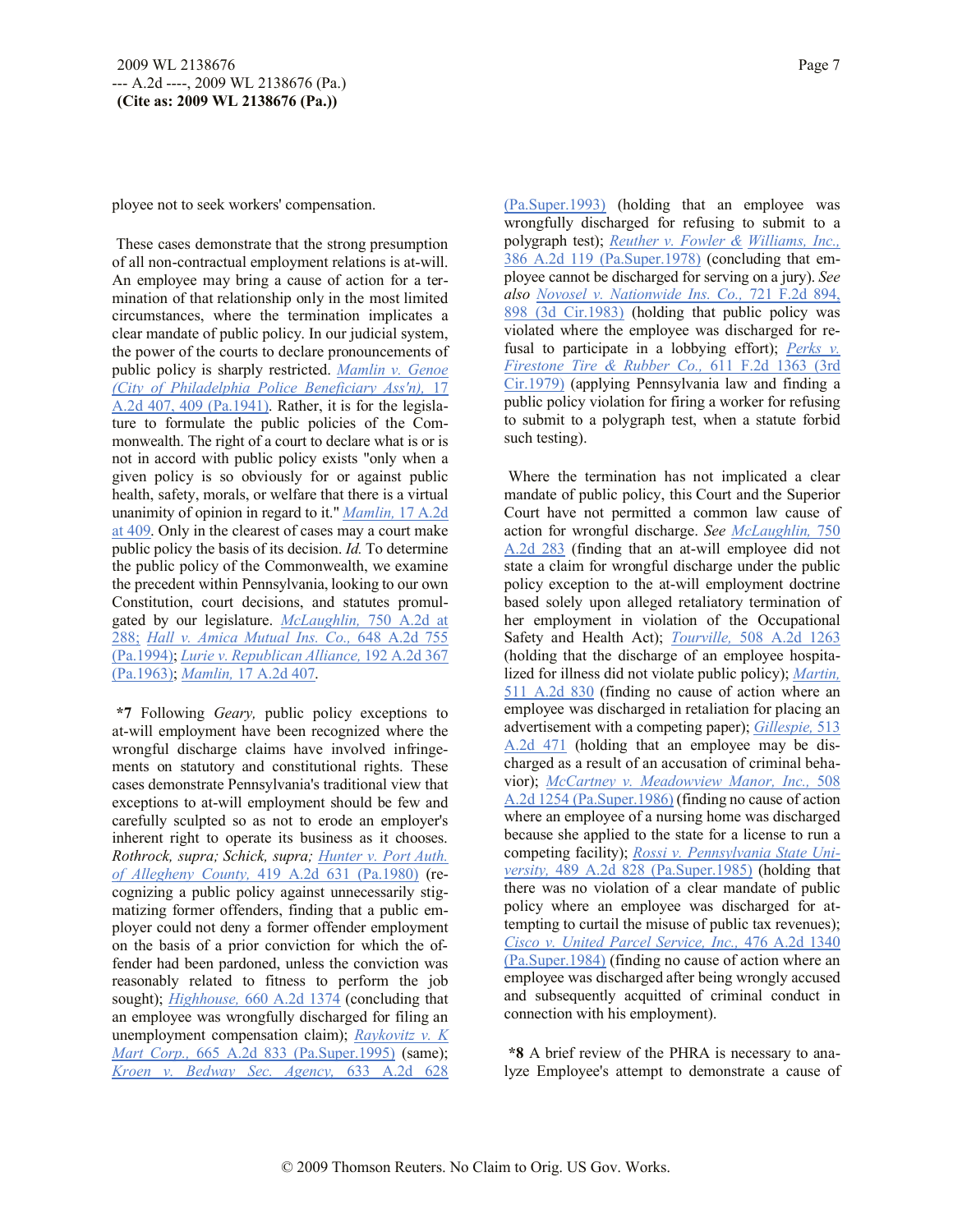action based on the termination of an at-will employee. In the findings and declarations of policy of the PHRA, the legislature specifically announced a broad policy declaration against discrimination applicable to "all individuals:"

(a) The practice or policy of discrimination against individuals or groups by reason of their ... sex ... is a matter of concern of the Commonwealth. Such discrimination foments domestic strife and unrest, threatens the rights and privileges of the inhabitants of the Commonwealth, and undermines the foundations of a free democratic state. The denial of equal employment ... opportunities because of such discrimination, and the consequent failure to utilize the productive capacities of individuals to their fullest extent, deprives large segments of the population of the Commonwealth of earnings necessary to maintain decent standards of living, necessitates their resort to public relief and intensifies group conflicts, thereby resulting in grave injury to the public health and welfare....

(b) It is hereby declared to be the public policy of this Commonwealth to foster the employment of all individuals in accordance with their fullest capacities regardless of their ... sex ..., and to safeguard their right to obtain and hold employment without such discrimination....

43 P.S. 952(a), (b).

In accord with this public policy, the legislature established that "[t]he opportunity for an individual to obtain employment for which he is qualified" without sex discrimination is "a civil right which shall be enforceable as set forth in this act." 43 P.S. § 953. Thus, in the first section of the PHRA, the legislature articulated a public policy in the broadest of terms, establishing that the Commonwealth's interest in fostering employment without regard to sex applies to "all individuals," without limitation. 43 P.S. § 952(b). In the next section, however, the legislature expressed that the right to freedom from discrimination in the workplace is a civil right "which shall be enforceable as set forth in this act." 43 P.S. § 953. Therefore, despite the broad policy articulation of Section 952, the right established therein is only enforceable pursuant to the terms of the PHRA: the PHRA establishes both a right to be free from sex discrimination in the workplace and provides the administrative procedures by which those rights shall be vindicated. 43 P.S. §

953; *Clay,* 559 A.2d at 919. The use of the word 'shall' indicates that the legislature intended to make the administrative procedures of the act the mandatory procedure by which to vindicate the rights created therein. *Clay,* 559 A.2d at 919; *Householder,* 520 A.2d at 463, n. 1.

The PHRA defines "employer" as including "religious, fraternal, charitable, and sectarian corporations and associations employing four or more persons within the Commonwealth."  $43$  P.S. § 954(b). Specific "unlawful discriminatory practices" are described in Section 955, which makes it an unlawful discriminatory practice "[f]or any employer" to discharge from employment or otherwise discriminate against an employee on the basis of sex.  $43$  P.S. § 955(a). Thus, despite announcing a broad public policy that encompasses "all individuals" in Section 952, the legislature chose to characterize as an "unlawful discriminatory practice" only discrimination by "any employer," expressly defined to exclude employers of fewer than four employees, thereby limiting the reach of the act.

**\*9** Further, the PHRA vests the PHRC with authority to investigate allegations of unlawful discrimination and, if probable cause exists to credit the allegations, to endeavor to eliminate the asserted unlawful discrimination. 43 P.S. § 959. The legislature made the PHRC the exclusive authority to remedy, *inter alia,* unlawful sex discrimination because it recognized that "only an administrative agency with broad remedial powers, exercising particular experties [sic], could cope effectively with the pervasive problem of unlawful discrimination." *PHRC v. Alto-Reste Park Cemetery Ass'n,* 306 A .2d 881, 887 (Pa.1973). Entrusting authority to resolve claims of employment discrimination to the PHRC, rather than the courts, is the expression of a legislative decision to keep such claims out of the courts of common pleas, until the complainant exhausts her administrative remedies, and to concentrate the expertise of resolving such claims in an administrative agency. *See Clay,* 559 A.2d at 919; *Alto-Reste Park Cemetery Ass'n,* 306 A.2d at 887. A complainant's right to resort to the courts for redress for unlawful discrimination is not foreclosed:

(c) (1) In cases involving a claim of discrimination, if a complainant invokes the procedures set forth in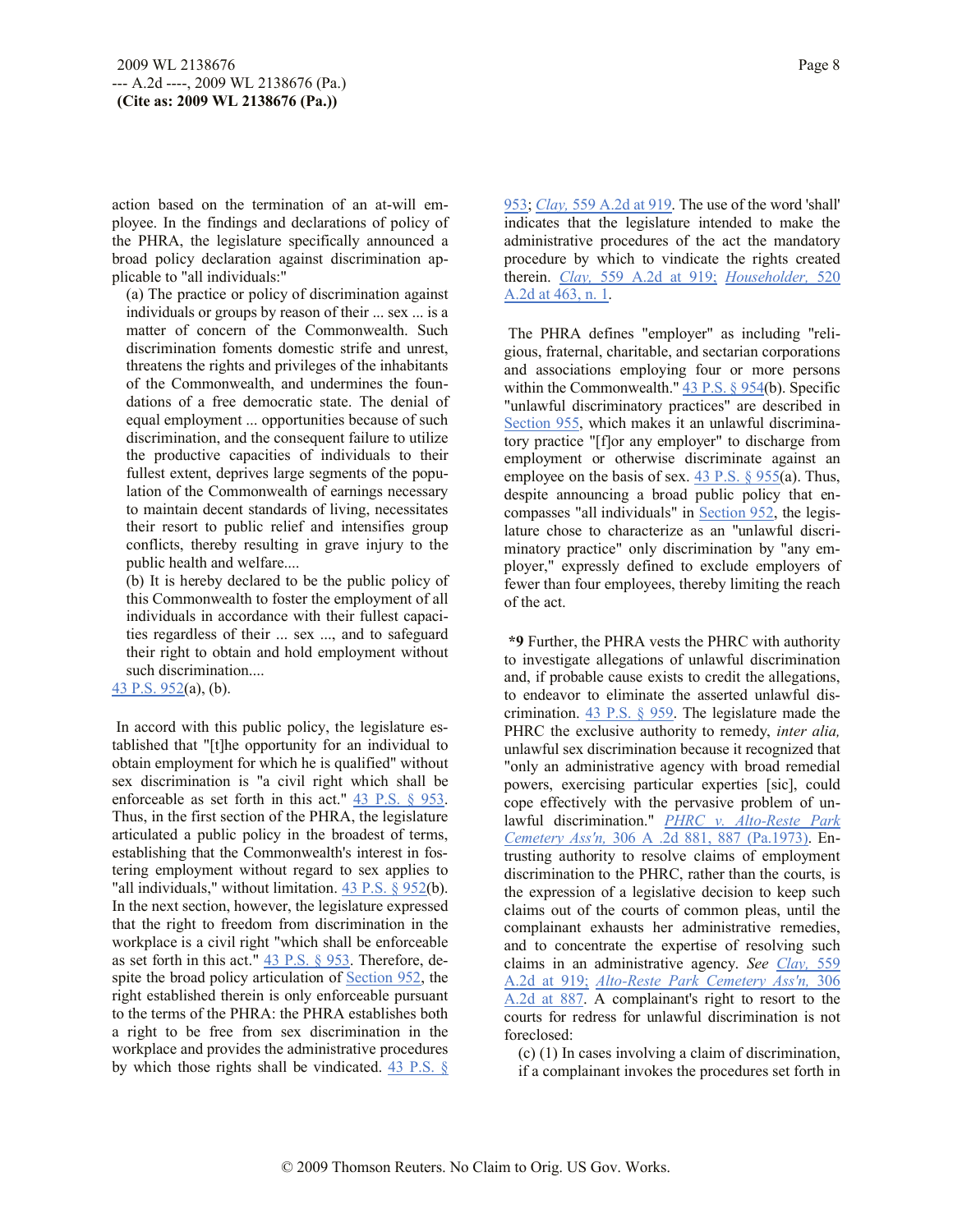this act, that individual's right of action in the courts of the Commonwealth shall not be foreclosed. If within one (1) year after the filing of a complaint with the Commission, the Commission dismisses the complaint or has not entered into a conciliation agreement to which the complainant is a party, the Commission must so notify the complainant. On receipt of such a notice the complainant shall be able to bring an action in the courts of common pleas of the Commonwealth based on the right to freedom from discrimination granted by this act.

43 P.S. 962(c). A complainant, therefore, has the ultimate right to resort to the courts "based on the right to freedom from discrimination granted by this act" within one year from when the PHRC dismisses the complaint or fails to enter into a conciliation agreement to which the complainant is a party.

There is no question that because "employer" is defined to exclude Employer, his discrimination of Employee was not an unlawful discriminatory practice as defined by the PHRA. Employee's argument is that, although the PHRA does not directly regulate Employer's behavior in relation to his few employees, it does so indirectly by announcing a general public policy to protect all employees, regardless of whom they work for, from sex discrimination in the workplace. She argues that the policy declaration of Section 952 can be separated from the rest of the act and that it demonstrates a public policy against such discrimination that applies equally to everyone. Essentially, she argues that victims of discrimination by employers of four or more employees are bound by the procedures of the PHRA, while she, and other employees of small employers, may resort to the courts by relying on the public policy found in Section 952. We must therefore determine whether the expression of policy contained in Section 952, independent of the rest of the PHRA, creates a common law cause of action for wrongful termination that is generally applicable to all employees of the Commonwealth.

**\*10** *Clay* is instructive in analyzing this question. In *Clay,* the plaintiff alleged that her at-will employment had been wrongfully terminated by her employer because she had rebuffed the advances of one of defendant corporation's management level employees. 559 A.2d 918. Plaintiff brought an action in the trial court seeking damages for wrongful discharge, without first making a claim pursuant to the PHRA. The trial court held that the PHRC had initial jurisdiction over the matter because it involved firings in connection with sex harassment and discrimination in the workplace. Because plaintiff had not sought redress through the PHRC before turning to the courts, the trial court dismissed her claims. The Superior Court reversed the trial court, holding that the administrative remedies available through the PHRC did not prevent plaintiff from seeking judicial remedies based upon common law rights. In so holding, the Superior Court expressly overruled its prior decision of *Householder,* 520 A.2d 461 (holding that to assert a claim for wrongful discharge from employment that is cognizable under the PHRA, an aggrieved party must utilize administrative remedies available through the PHRC before asserting a cause of action in court).

On appeal, this Court viewed the decision in *Householder* as correct, and held that the Superior Court erred in overruling it. *Clay,* 559 A.2d at 918. We explained that the PHRA provides a statutory remedy that precludes assertion of a common law tort action for wrongful discharge based upon sex discrimination. *Id.* We recognized that the legislature intended to make the administrative procedures of the PHRA a mandatory means of enforcing the right created therein:

Clearly, too, the right in question is of purely statutory origin, for ... common law rights to be free from termination of at-will employment are not generally recognized, and we have never held that at-will employment terminations arising from sex discrimination are actionable at common law. In short, the remedy that should have been invoked by Employees was the one provided by the PHRA.

*Clay,* 559 A.2d at 919. Indeed, the court concluded that "there is no basis for belief that there was intended to be broad and unrestricted access to civil actions, outside of the PHRA, alleging discriminatory termination of at-will employment." *Clay,* 559 A.2d at 921. *See also Householder,* 520 A.2d 461 (rejecting a claim that the PHRA so clearly proclaims a public policy against discrimination that a violation of the act gives rise to an independent, common law cause of action for wrongful discharge).

Unlike the plaintiff in *Clay,* Employee herein did attempt to exhaust her administrative remedies with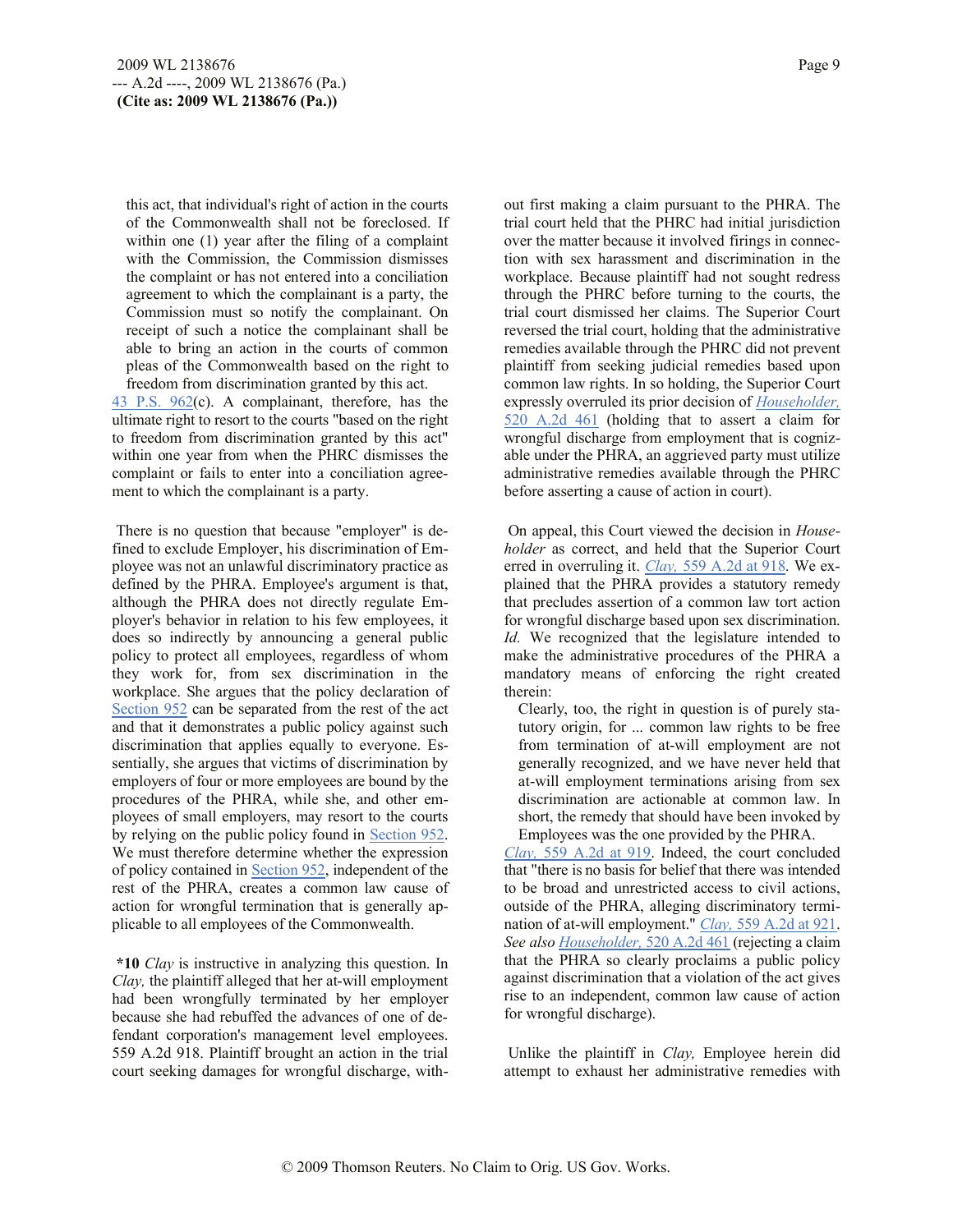the PHRA; however, the PHRA dismissed her complaint because Employer is not included in the statutory definition of "employer." Notwithstanding this distinction, *Clay* teaches that there is no independent common law remedy for termination of an at-will employee on the basis of sex discrimination. *Clay.* The PHRA was crafted to provide an explicit statutory remedy for unlawful discrimination claims, exacting a narrow exception to at-will employment. *See Householder,* 520 A.2d at 464; *Sola v. Lafayette College,* 804 F .2d 40 (3d Cir.1986); *Carney v. PHRC,* 404 A.2d 760 (Pa.Cmwlth.1979). Accordingly, victims of "unlawful discriminatory practices" as established by the PHRA may pursue relief pursuant to the act. The PHRA, however, did not upset the presumption of at-will employment for general claims of discrimination that are not defined as unlawful under the act.

**\*11** Employee seeks to isolate the broad public policy of Section 952 from the substantive and procedural remainder of the PHRA. She focuses on Section 952's discussion of "all individuals" as demonstrating a public policy exception to at-will employment. *See* 43 P.S. § 952. We find no basis, however, to create an independent cause of action for termination of an at-will employee outside of the remedies established by the legislature through the PHRA. Although the legislature articulated a public policy to eliminate all forms of invidious discrimination, including sex discrimination in the workplace, it chose to define the right to freedom from discrimination in terms of the number of individuals employed by the employer. [FN10]

> FN10. The dissent likewise seeks to isolate Section 952 from the rest of the PHRA. Unfortunately, the legislature has made the PHRA the exclusive state law remedy for unlawful discrimination, preempting the advancement of common law claims for wrongful discharge based on claims of discrimination. *Accord Brennan v. Nat'l Tel. Directory Corp.,* 850 F.Supp. 331, 344 (E.D.Pa.1994) ("[T]he PHRA preempts parties from bringing common law claims for wrongful discharge based on claims of discrimination because the remedies of PHRA are exclusive."). To create an exception to the at-will employment doctrine as the dissent

advocates, despite a legislative enactment that preempts common law causes of action for unlawful discrimination, is contrary to the intended exclusivity of the PHRA.

By defining employer in terms of the number of employees, the legislature has declined to make sex discrimination actionable against employers of fewer than four employees. This exemption set forth in the PHRA is similar to the exemption in Title VII, the cornerstone of federal anti-discrimination law, which sets a threshold for employer coverage at fifteen employees. 42 U.S.C.  $\&$  2000e-16(a). Although there is no specific Pennsylvania legislative history available explaining why the legislature chose to exempt small employers, it is noteworthy that it has lowered the necessary number of employees on two occasions, thus widening the scope of those employers barred by the PHRA from unlawful discrimination. *See* 43 P.S. § 954 (1955), Oct. 27, P.L. 744, § 4 (defining "employer" as one employing twelve or more employees); Act 1966, Jan. 24, P.L. (1965) 1525, § 1 (lowering the employee requirement from twelve to six); Act 1967, Nov. 27, P.L. 622,  $\S$  1 (lowering the employee requirement from six to four). [FN11]

> FN11. While debating whether to lower the employee threshold from twelve to six in 1966, members of the legislature moved to lower the threshold even further, to one employee, thereby covering every employer in the Commonwealth. This motion, however, did not prevail. *See* 1965 Pa.Legis.J. 1505, 1507 (Remarks of Senator McCreesh).

The likely explanation regarding the legislature's decision to exempt small firms from complying with anti-discrimination laws is that the legislature sought to protect the Commonwealth's smallest employers from the burdens associated with complying with the law and defending against discrimination claims. [FN12] *See* Richard Carlson, *The Small Firm Exemption and the Single Employer Doctrine in Employment Discrimination Law,* 80 St. John's L.Rev. 1197 (2006); *Clackamas Gastroenterology Assoc., P.C. v. Wells,* 538 U.S. 440, 446-447 (2003) (noting that congressional intent to spare small firms the cost of compliance must be respected); *Thibodeau v. Design Group One Architects, LLC,* 802 A.2d 731, 740-41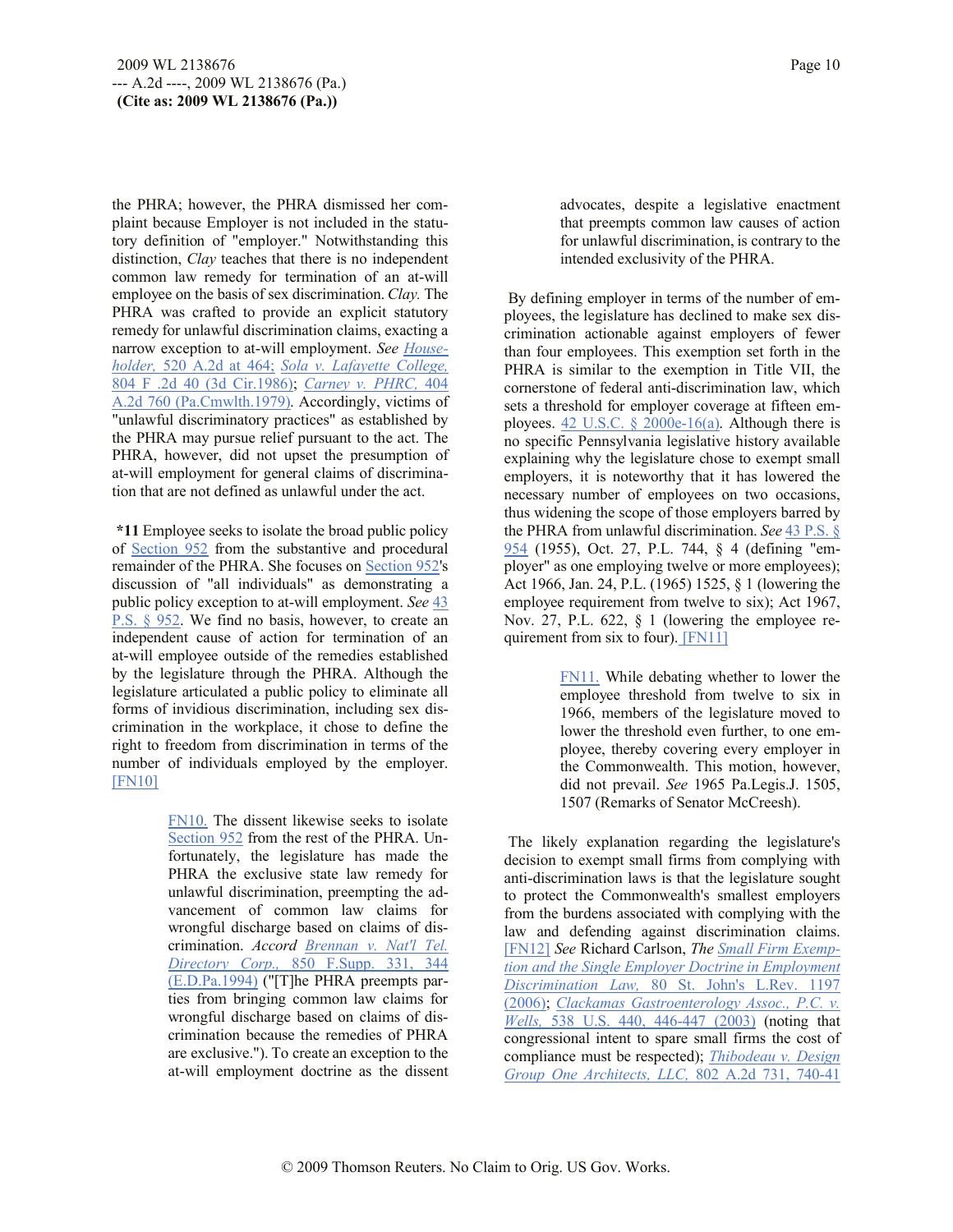(Conn.2002) (finding that the primary reason to exempt small employers from anti discrimination law was to protect small employers from exposure to liability); *Papa v. Katy Industries, Inc.,* 166 F.3d 937, 940 (7th Cir.1999) ("The purpose [of the minimum employee threshold under Title VII] is not to encourage or condone discrimination.... [Rather] [t]he purpose is to spare very small firms from the potentially crushing expense of mastering the intricacies of the antidiscrimination laws, establishing procedures to assure compliance, and defending against suits when efforts at compliance fail."); *see also Tomka v. Seiler Corp.,* 66 F.3d 1295, 1314 (2d Cir.1995) (finding that Congress sought to protect small employers from costs associated with litigating discrimination claims under Title VII by establishing minimum employee requirement); *Miller v. Maxwell's International, Inc.,* 991 F.2d 583, 587 (9th Cir.1993), *cert. denied sub nom. Miller v. La Rosa,* 510 U.S. 1109 (1994). Other possible reasons that the state legislature chose to exempt small employers is that it, like Congress, was concerned with "the protection of intimate and personal relations existing in small businesses...." *Tomka,* 66 F.3d at 1314; its fundamental objective was to eliminate discrimination on a larger scale, *see Jennings v. Marralle,* 876 P.2d 1074 (Cal.1994); and the legislature was concerned with the difficulties inherent in detecting and policing discrimination on a small scale. *Id.,* at 1074.

> FN12. The dissent suggests that a more natural way to interpret the General Assembly's exemption of small employers from the reach of the PHRA is to find that the General Assembly intended to place the administrative burdens of the PHRA only on larger employers. The procedures contained in the PHRA, however, were designed to render prompt and cost-efficient decisions, enabling parties to avoid burdensome, inefficient, time consuming, and expensive litigation. *See Clay,* 559 A.2d at 919-20 (noting that the expertise of the PHRC motivated the legislature to limit aggrieved parties from seeking remedies in the courts, and that the General Assembly viewed the procedures provided by the PHRA as the most effective approach to the problem of discrimination.). The dissent's position in this regard assumes, with

out evidence, that, contrary to design, administrative compliance, and litigation is more burdensome than litigation in the courts.

**\*12** The General Assembly has recognized the pervasive invidiousness of discrimination in the workplace and attempted by the PHRA to create a procedure and agency specifically designed and equipped to address this persisting problem and to provide relief to citizens who have been unjustly injured. In attempting to fashion a remedy to address this evil, the legislature chose to exempt small employers of fewer than four employees. Whatever the reason for the small-employer exemption, we cannot enforce the public policy articulated in Section 952 of the PHRA while simultaneously ignoring the definition of employer in Section 954(b), or the specific conduct characterized as unlawful in Section 955. [FN13]

> FN13. While we acknowledge the unfairness to employees who are sexually discriminated against by small employers not covered by the PHRA, we cannot undermine the legislature's clear intention to preempt a common law cause of action for unlawful sex discrimination. In the absence of a constitutional violation, it is for the legislature to determine whether the unfairness caused by the statutory scheme of the PHRA warrants legislative change. As the Supreme Court of Utah noted in confronting an identical issue, This court is no friend to employment discrimination. Nevertheless, we recognize that our decision today leaves many Utah workers unable, should the need arise, to obtain relief from employment discrimination. As a result, some will undoubtedly accuse this court of opening the door for small employers in Utah to discriminate. Those who do so ignore the reality that it is the legislature that primarily holds the power to open and shut that door. *Gottling v. P.R. Inc.,* 61 P.3d 989, 997 (Utah 2002).

Indeed, our precedent adhering to the at-will employment presumption indicates that we can only declare the public policy of this Commonwealth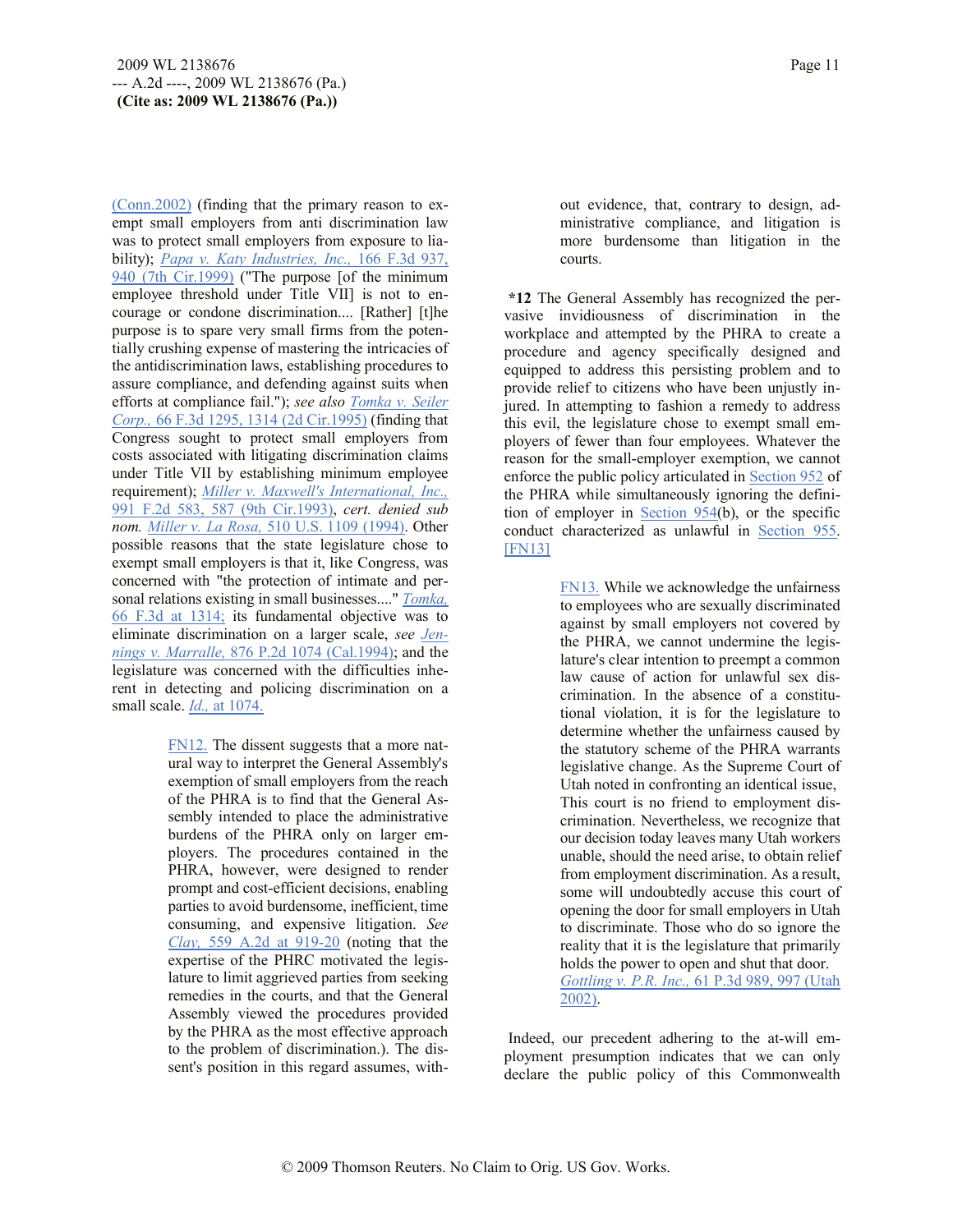where it is "so obviously for or against public health, safety, morals, or welfare that there is a virtual unanimity of opinion in regard to it...." *Mamlin,* 17 A.2d at 409. The legislature's decision to lower the employee threshold from twelve to six to four, but not to one, indicates the lack of unanimous opinion that every employee should be protected from sex discrimination as Employee asserts. The legislature has had the opportunity to argue the merits of exempting small employers from compliance and to decide exactly where it should establish the threshold. It explicitly chose not to extend the protections against discrimination to employees of small employers. The wisdom of this decision is not before us. Where the legislature has spoken, we will not interpret statutory provisions to advance matters of public interest. *See Geary,* 319 A.2d at 176 (recognizing that the legislature can create statutory exceptions to at-will employment). Rather, we are bound by the terms of the PHRA and Pennsylvania's adherence to the doctrine of at-will employment to reject Employee's arguments. Extending protections afforded by a statute beyond its explicit limitations would require the courts to act as a super-legislature.

As we developed in *Geary,* restricting the at-will employment presumption would unwisely interfere with "the legitimate interest of employers in hiring and retaining the best personnel available. The everpresent [sic] threat of suit might well inhibit the making of critical judgments by employers concerning employee qualifications." 319 A.2d at 179. Given our adherence to the rule of at-will employment, and the sweeping policy change envisioned by Employee that would accompany recognition of a common law cause of action for wrongful discharge resulting from sex discrimination, the legislative process is the appropriate forum to achieve a change in the parameters of at-will employment.

Moreover, the consequence of finding a public policy exception to at-will employment for employees discriminated against by employers that do not meet the statutory definition of employer would disturb the administrative scheme of the PHRA. It would result in a two-tier system, whereby victims of discrimination proceed either through the PHRC or through the common pleas courts depending on the size of their employer. This result would not advance the legislative intent that the PHRC would bring to bear particular expertise in handling discrimination cases. *See Clay,* 559 A.2d at 919; *Fye v. Central Transportation Inc.,* 409 A.2d 2, 5 (Pa.1979) ("It is clear from the legislation that the General Assembly was of the view that the procedures provided by the [PHRA] represented the most effective approach to the problem of discrimination."); *PHRC v. Feeser,* 364 A.2d 1324, 1326 (Pa.1976) (expressly noting the inadvisability of having the courts of common pleas decide discrimination cases, stating that "the Legislature has chosen, in the PHRA, to charge an administrative agency with the jurisdiction initially to receive, investigate, conciliate, hear, and decide complaints alleging unlawful discrimination.").

**\*13** Further, if we permitted a common law cause of action for the termination of an at-will employment under these facts, where the employer is expressly not covered by the statute that created the public policy, we would create the concern that other statutes that explicitly exempt certain employers from compliance actually express a general public policy and apply even to those the legislature chose to exclude. If the legislature chooses to expand statutes to cover more employers, it is clearly within its authority to do so. Our role, however, does not include expanding statutes beyond their terms.

Finally, Employee directs our attention to Section 962(c) of the PHRA, which provides that upon dismissal of a complaint, the complainant has one year to bring an action in the courts based on the right to freedom from discrimination granted by the PHRA. She urges that because the PHRC dismissed her complaint, she is entitled to bring her cause of action in the courts. This position, however, ignores the qualification that the ultimate right to resort to the courts is "based on the right to freedom from discrimination granted by this act."  $43$  P.S.  $\frac{6}{962(c)}$ . The act does not grant Employee a right to freedom from discrimination because it has defined "employer" in a manner that excludes Employer. Moreover, the obvious intent of Section 962(c) is to permit a complainant who is dissatisfied with the PHRC's decision-making or advocacy in a cognizable case to seek further relief. For all the reasons articulated herein, it should not be read to *sub silentio* expand the legislatively created right to sue a defined employer for sex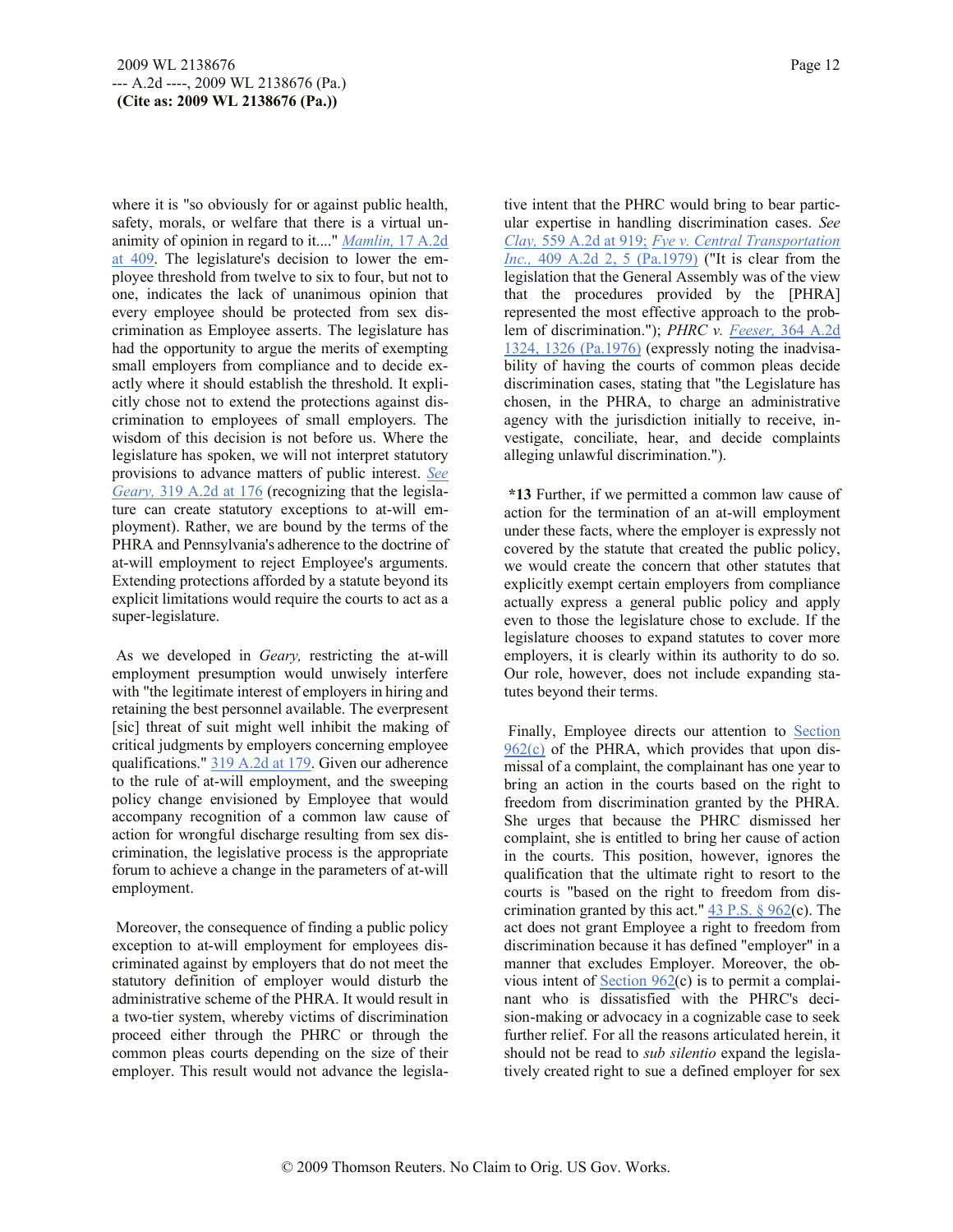#### discrimination.

We now turn to Employee's assertion that the Equal Rights Amendment supports a finding of public policy sufficient to create an exception to the employment at-will doctrine in cases of sex discrimination without regard to the size of the employer. In 1971, Pennsylvania adopted an equal rights amendment that commands that "[e]quality of rights under the law shall not be denied or abridged in the Commonwealth of Pennsylvania because of the sex of the individual." Pa. Const. art. I, § 28. This Amendment insures equality of rights under the law and seeks to eliminate sex as a basis for distinction. "The sex of citizens of this Commonwealth is no longer a permissible factor in the determination of their legal rights and legal responsibilities. The law will not impose different benefits or different burdens upon the members of a society based on the fact that they may be man or woman." *Henderson v. Henderson,* 327 A.2d 60, 62 (Pa.1974).

The language of the Equal Rights Amendment establishes that it reaches sex discrimination "under the law." *Hartford,* 482 A.2d at 549. We have interpreted its reach as circumscribing the conduct of state and local government entities and officials of all levels in their formulation, interpretation, and enforcement of the law. *Id.* Any action authorized by a statute of this Commonwealth must, therefore, comply with the guarantee of equality espoused in the Equal Rights Amendment. *See Bartholomew on Behalf of Bartholomew v. Foster,* 541 A.2d 393, 397 (Pa.Cmwlth.1998), *aff'd per curiam* 563 A.2d 1390 (1989). [FN14]

> FN14. *See* 1 Pa.C.S. § 2301, which codified the Equal Rights Amendment as follows:

Equality of rights based on sex--(a) General rule.--In recognition of the adoption of section 28 of Article I of the Constitution of Pennsylvania, it is hereby declared to be the intent of the General Assembly that where in any statute heretofore enacted there is a designation restricted to a single sex, the designation shall be deemed to refer to both sexes unless the designation does not operate to deny or abridge equality of rights under the law of this Commonwealth because of the sex of the individual.

**\*14** We have not hesitated to effectuate the Equal Rights Amendment's prohibition of sex discrimination by striking down statutes and common law doctrines predicated upon traditional or stereotypical roles of men and women. *See Hartford,* 482 A.2d at 548 (applying the Equal Rights Amendment to find that the Insurance Commissioner properly disapproved of an automobile insurer's discriminatory sex-based rates); *Commonwealth ex rel. Spriggs v. Carson,* 368 A.2d 635, 639 (Pa.1977) (plurality opinion) ("Tender years doctrine" offends concept of equality of the sexes embraced in Equal Rights Amendment.); *Adoption of Walker,* 360 A.2d 603 (Pa.1976) (holding that the Adoption Act's failure to require parental consent of unwed father as well as unwed mother violates Equal Rights Amendment); *Butler v. Butler,* 347 A.2d 477 (Pa.1975) (abolishing presumption that where husband obtains his wife's property without adequate consideration a trust is created in his wife's favor); *Commonwealth v. Santiago,* 340 A.2d 440 (Pa.1975) (discarding doctrine of "coverture" requiring presumption that wife who commits crime in presence of husband was coerced by husband); *Di Florido v. Di Florido,* 331 A.2d 174 (Pa.1975) (abolishing presumption that husband is owner of household goods used and possessed by both spouses); *Commonwealth v. Butler,* 328 A.2d 851 (Pa.1974) (invalidating statutory scheme under which women are eligible for parole immediately upon incarceration while men must serve minimum sentence); *Henderson v. Henderson, supra* (striking down statute providing for alimony *pendente lite,* counsel fees and expenses in divorce action for wife but not husband); *Conway v. Dana,* 318 A.2d 324 (Pa.1974) (abolishing presumption that father must bear principal burden of support of minor children); *Hopkins v. Blanco,* 320 A.2d 139 (Pa.1974) (holding that the Equal Rights Amendment requires that wife as well as husband be permitted to recover for loss of consortium.)

As this precedent demonstrates, we have applied the Equal Rights Amendment to invalidate legislation embodying gender classifications. We have not invoked the Equal Rights Amendment to provide a private cause of action for tort, nor have we invoked it to invalidate a statute that makes no distinctions based on gender. Employee has not identified any law under which she is being discriminated against. She is not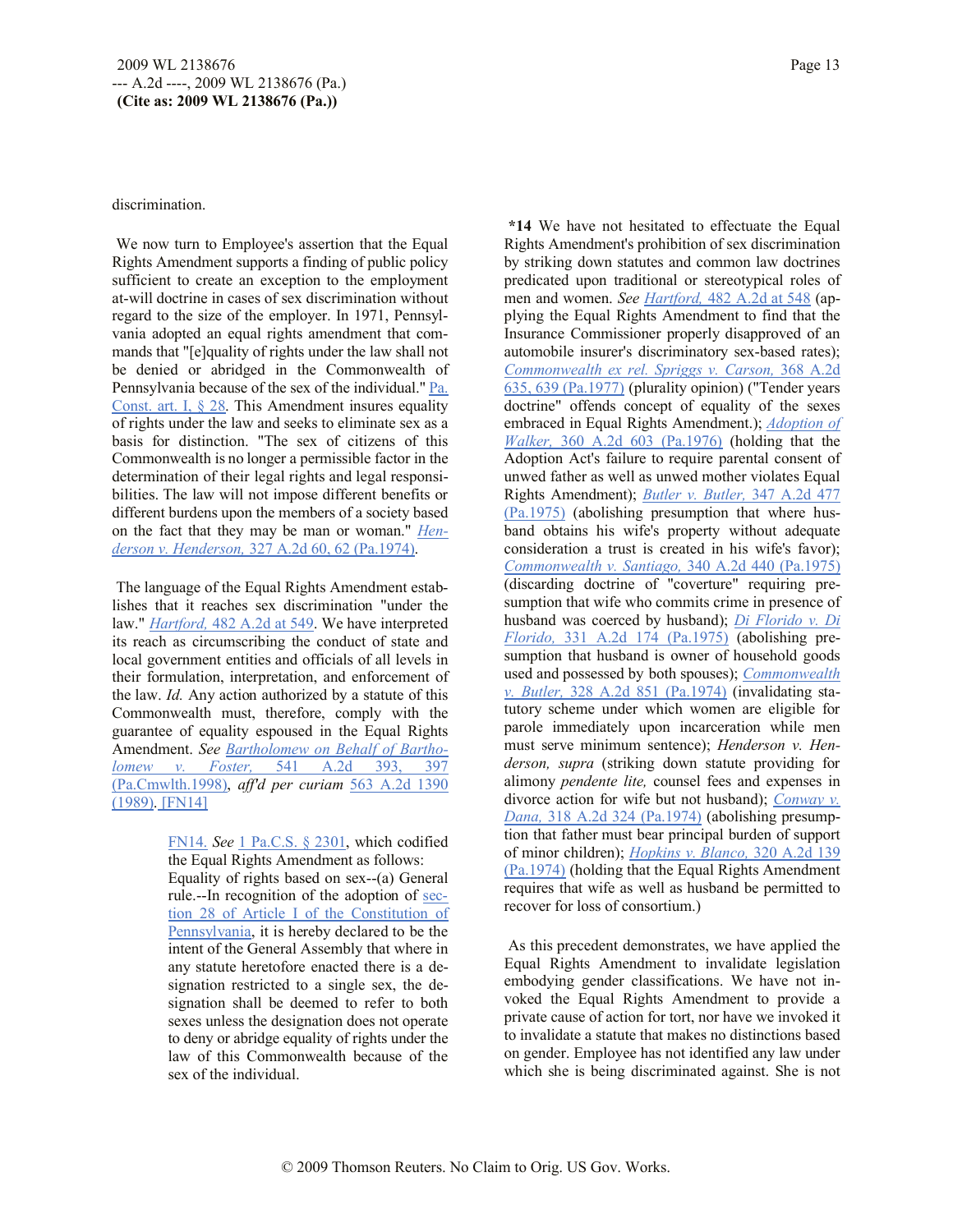being denied equal rights under the law due to her gender. Rather, the legislature has made the policy decision to exempt small employers from compliance with the PHRA. Therefore, Employee is being discriminated against because she works for a small employer. Such a distinction does not implicate the Equal Rights Amendment.

Because we hold that neither the PHRA nor the Equal Rights Amendment provides a public policy exception to the at-will employment doctrine for sex discrimination by an employer not covered by the PHRA, we disagree with the Superior Court's analysis regarding the Remedies Clause. The Superior Court, having concluded contrary to our holding that the PHRA and the Equal Rights Amendment provided a public policy exception to the at-will employment doctrine, stated that it was difficult to believe that the legislature would first define certain acts as illegal via both the PHRA and the constitution, thus establishing a public policy unequivocally condemning such conduct, then remove all judicial recourse for the victims of that conduct. The legislature, however, did not characterize as unlawful all forms of discrimination; rather, it defined unlawful discrimination as that perpetrated by "any employer," which, as described above, includes employers of four or more employees. The PHRA, therefore, both defined the right and the remedy. *See Clay.* It did not, as the Superior Court found, extend the right to freedom from sex discrimination in the workplace to employees of smaller employers as defined by the act.

**\*15** We conclude, therefore, that Employee has not demonstrated that there exists a clear mandate of public policy prohibiting sex discrimination of all employees sufficient to overcome the employment at-will doctrine. The PHRA, which creates a narrow exception to employment at-will, provides the remedy for the conduct it prohibits. It does not demonstrate a public policy sufficient to overcome its own limitation to employers of four or more employees. We cannot overlook the fact that the General Assembly decided not to make illegal the behavior of which Employee complains. While the PHRC announces a right to be free from sex discrimination in the workplace, 43 P.S.  $955(a)$ , it qualifies this right by granting it only where the employer meets the statutory definition. *Id.;* 43 P.S. 954(b). It is not the role of this Court to create a

private cause of action where the General Assembly has decided not to create a right or a remedy for victims of sex discrimination by small employers. Allowing a discharged at-will employee to commence an action in the courts premised on the right to be free from discrimination based on sex when the statute creating such a right does not extend it to her would be logically inconsistent with the legislature's having limited the PHRA's reach to employers of four or more employees. We reverse the order of the Superior Court.

Justice SAYLOR, EAKIN and McCAFFERY and Justice GREENSPAN join the opinion.

Justice TODD files a dissenting opinion in which Chief Justice CASTILLE joins.

#### *DISSENTING OPINION*

Justice TODD.

I respectfully, but vigorously, dissent. I believe the Pennsylvania Constitution, supported by statutory law, makes it unmistakably clear that the public policy of our Commonwealth simply does not tolerate invidious gender discrimination--here in the form of sexual harassment--with respect to continued employment. For the reasons stated more fully below, while I would reaffirm the vitality of the at-will doctrine in our Commonwealth, I believe that we should join other states that have considered similar issues and recognize a cause of action for wrongful discharge, for those individuals who fall outside of the coverage of the Pennsylvania Human Relations Act ("Human Relations Act"), [FN1] to redress a termination that contravenes our Commonwealth's fundamental public policy against gender discrimination. Thus, I would affirm the order of the Superior Court. [FN2]

### FN1. 43 P.S. §§ 951-963.

FN2. As does the Majority, I note that, for purposes of this appeal, we assume that sexual harassment of the type alleged in this case constitutes a form of gender discrimination under our Commonwealth's law. Ma-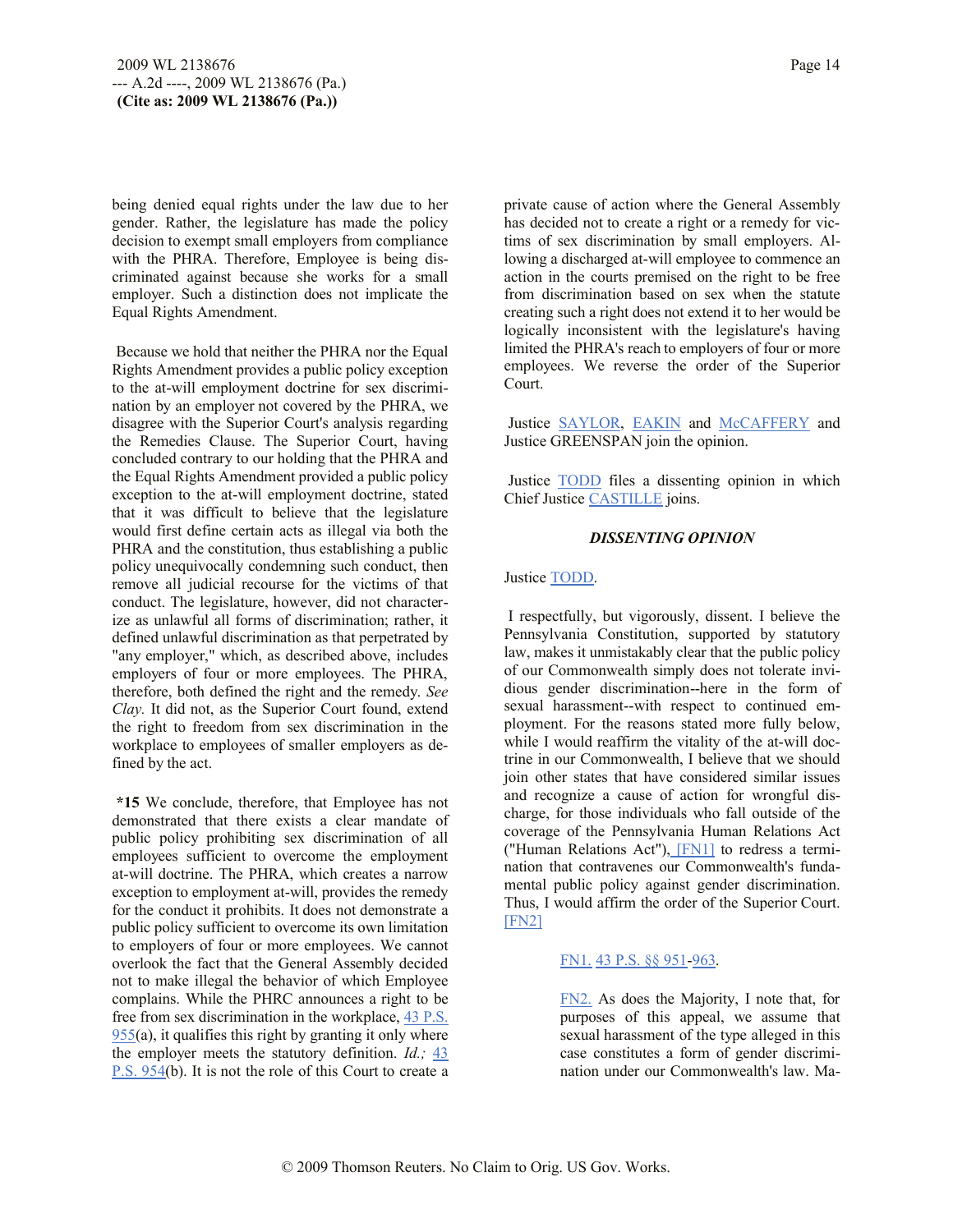#### jority Opinion at 3 n. 4.

As explained by the Majority, for more than 100 years, the long-standing law that has consistently governed employer-employee relationships in our Commonwealth is the at-will doctrine. *Henry v. Pittsburg & Lake Erie R.R. Co.,* 139 Pa. 289, 297, 21 A. 157 (1891). Under the at-will doctrine, it is generally true that an employer may terminate an employee at any time and for any reason. *Id.* The policies underlying the at-will doctrine are significant; among other attributes, the doctrine permits the employer to hire and retain the best personnel and allows the employer and the employee to enter into an uncomplicated and flexible relationship that can easily be terminated by either party. While the at-will doctrine continues to govern most employment relationships, parties may voluntarily limit the at-will doctrine through individual employment contracts. Additionally, statutory enactments may limit the reasons for which an employer may terminate the employment relationship.

**\*16** Over 30 years ago, our Court also embraced a common law exception to the at-will doctrine in the form of a claim for wrongful discharge where an employee's termination contravenes a "clear mandate of public policy." *Geary v. United States Steel Corp.,* 456 Pa. 171, 185, 319 A.2d 174, 181 (1974). As recognized by the Majority, in discerning whether there exists such a dominant public policy, our Court looks to the Pennsylvania Constitution, legislative enactments, and judicial decisions. Majority Opinion at 13; *McLaughlin v. Gastrointestinal Specialists, Inc.,* 561 Pa. 307, 316, 750 A.2d 283, 288 (2000). While the power of our courts to formulate pronouncements of public policy is limited, "when a given policy is so obviously for or against the public health, safety, morals or welfare that there is a virtual unanimity of opinion in regard to it ... a court may constitute itself the voice of the community" and declare public policy. *Mamlin v. Genoe (City of Philadelphia Police Beneficiary Ass'n),* 340 Pa. 320, 325, 17 A.2d 407, 409 (1941).

The issue before us is whether there is a clear mandate of public policy against gender discrimination that serves as a foundation for the recognition of a common law claim for wrongful discharge for employees not covered by the Human Relations Act. Unlike the Majority, I find that explicit and clear mandate of public policy against termination based upon sex in our Constitution and statutory law which supports such a claim for wrongful termination.

Our Commonwealth has long been in the vanguard of constitutional gender equality and has expressly set forth an explicit public policy against discrimination based upon sex. Specifically, in 1971, our state became the first to pass an equal rights amendment to its constitution. Our Constitution's Equal Rights Amendment specifically addresses sex-based equality and prohibits the abridgement of equality of rights under the law on the basis of sex. Pa. Const. art. I,  $\S 28$ ("Equality of rights under the law shall not be denied or abridged in the Commonwealth of Pennsylvania because of the sex of the individual."). We explained, "[t]he thrust of the Equal Rights Amendment is to insure equality of rights under the law and to eliminate sex as a basis for distinction." *Henderson v. Henderson,* 458 Pa. 97, 101, 327 A.2d 60, 62 (1974). Our Court further clarified, "[t]he sex of citizens of this Commonwealth is no longer a permissible factor in the determination of their legal rights and legal responsibilities. The law will not impose different benefits or different burdens upon the members of a society based on the fact that they may be man or woman." *Id.* As then-Justice Stephen Zappala later emphasized, "[n]o more clear statement of public policy exists than that of a constitutional amendment. The passage of the Pennsylvania Equal Rights Amendment, Article I, § 28 is the expression of public policy." *Clay v. Advanced Computer Applications,* 522 Pa. 86, 100, 559 A.2d 917, 924 (1989) (Zappala, J. concurring). Thus, it is beyond peradventure that our citizenry as a matter of public policy, explicitly reflected in our organic charter, does not tolerate gender discrimination.

**\*17** Not only does our Constitution set forth a clear mandate of public policy against gender discrimination, but our legislature has made this manifest as well. The Human Relations Act, adopted in 1955-16 years prior to the Equal Rights Amendment--recognized the insidious nature of discrimination based upon gender. Specifically, the Human Relations Act provides that it is an unlawful discriminatory practice for an employer to, *inter alia,* discharge an individual on the basis of sex. 43 P.S. § 955.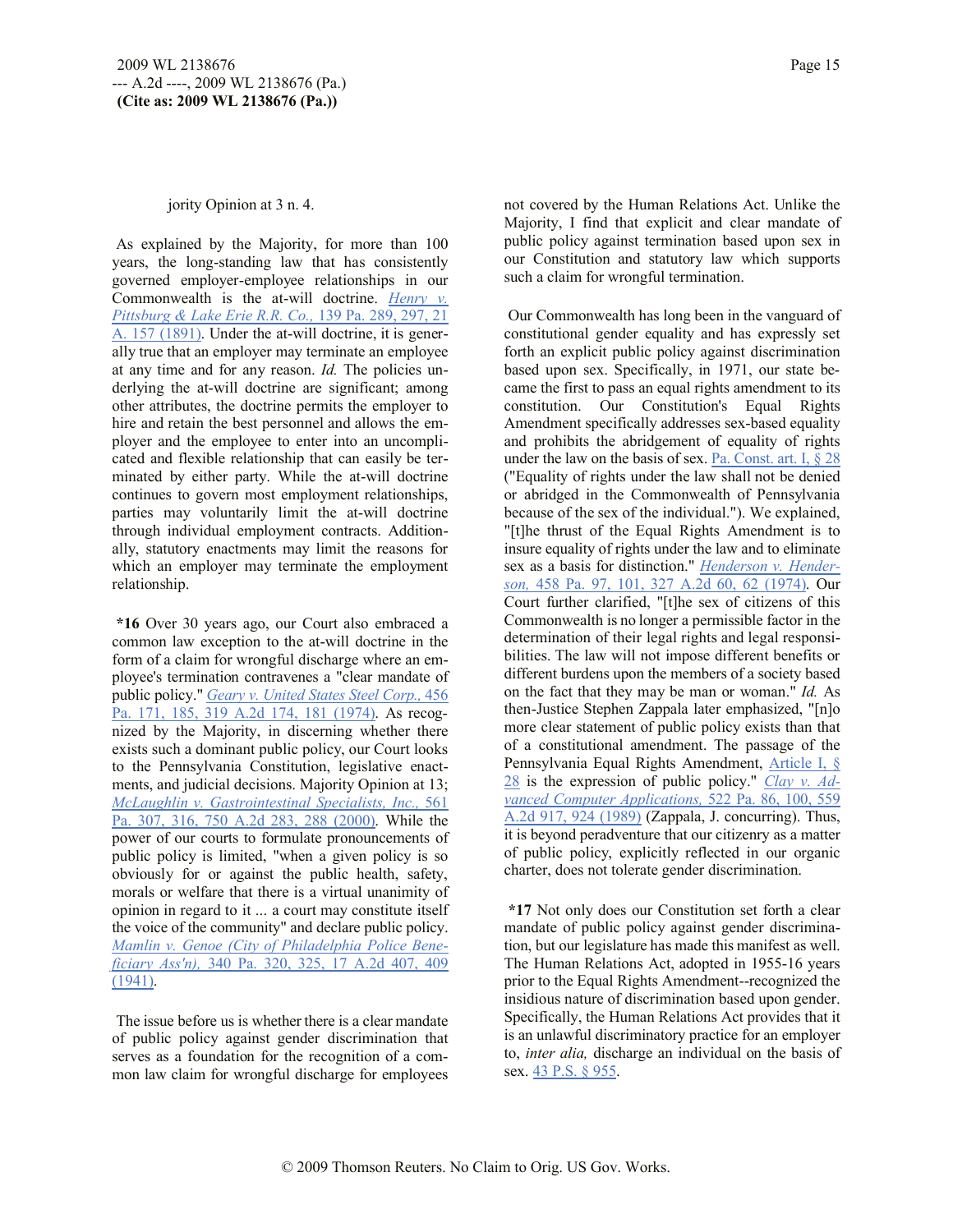The Majority expresses its agreement with Appellant Walter Harpster that it is the General Assembly which sets public policy in this arena, and that only employees who are employed by an "employer"--defined in the Human Relations Act, *inter alia,* as those employing four or more persons within the Commonwealth--are protected from discrimination. 43 P.S. § 954(b). Stated another way, the Majority determines that, as the public policy against gender discrimination announced in the Human Relations Act does not apply to smaller employers, employees of these employers may be subjected to discrimination without recourse.

Respectfully, I do not view the Human Relations Act in the same fashion. First, the language of the Human Relations Act is robust and broad in stating a clear mandate against gender discrimination. Indeed, the General Assembly could not have spoken more forcefully when it described the corrosive effect of invidious discrimination:

Such **discrimination foments domestic strife and unrest, threatens the rights and privileges of the inhabitants of the Commonwealth, and undermines the foundations of a free democratic state** ... [discrimination] deprives large segments of the population of the Commonwealth of earnings necessary to maintain decent standards of living, necessitates their resort to public relief and intensifies group conflicts, **thereby resulting in grave injury to the public health and welfare** ....

43 P.S. § 952(a) (emphasis added).

Moreover, the language employed by the General Assembly makes concrete a policy that transcends the particular employees subject to the statute. Specifically, the General Assembly's declaration of policy is not limited to employees of an employer as defined in the statute, but to the employment of "all individuals":

It is hereby declared to be the public policy of this Commonwealth **to foster the employment of all individuals in accordance with their fullest capacities regardless of their** race, color, religious creed, ancestry, age, **sex,** national origin, handicap or disability, ... **and to safeguard their right to ... hold employment without such discrimination, to assure equal opportunities to all individuals**

43 P.S. § 952(b) (emphasis added).

....

Thus, the declaration of policy contained in the Human Relations Act undergirds our Constitution's clear mandate of public policy condemning discrimination that transcends those employees and employers that are subject to the statute.

**\*18** Additionally, rather than reading the Human Relations Act as granting a license to smaller employers to discriminate, a more natural interpretation of the statute that fits more comfortably with the General Assembly's declaration of policy is a finding that the legislature only intended to place the administrative burdens and procedures contained in the Act upon certain larger employers that would be able to absorb the associated costs of such procedures. Specifically, under the Human Relations Act, a covered employer must not only comply with certain affirmative requirements, but, when faced with a claim of alleged discrimination, must comply with the administrative procedural scheme set forth in the statute and face the specter of a complaint brought by the Pennsylvania Human Relations Commission on behalf of the employee, bringing with it the resources and power of the Commonwealth. While subjecting only larger employers to such burdens may be sound policy, it does not follow that, in doing so, the General Assembly intended to permit smaller employers to terminate an individual due to gender and leave the individual without recourse.

Furthermore, a finding of a cause of action for those individuals who fall outside of the coverage of the Human Relations Act is entirely consonant with the conclusions reached by courts which have recognized a claim for wrongful discharge based upon a violation of public policy expressed in a state constitution, even when the state legislature has enacted an anti-discrimination statute which limits the size of the employer covered by the statute. *See, e.g., Molesworth v. Brandon,* 341 Md. 621, 672 A.2d 608 (1996) (upholding Maryland's common law cause of action for wrongful discharge of an employee based on sex discrimination against an employer with less than 15 employees where public policy against sex discrimination was evidenced by constitutional amendment, statutes, and executive order); *accord Thurdin v. SEI Boston, LLC,* 452 Mass. 436, 895 N.E.2d 446 (2008) (concluding employee may bring claim for sex dis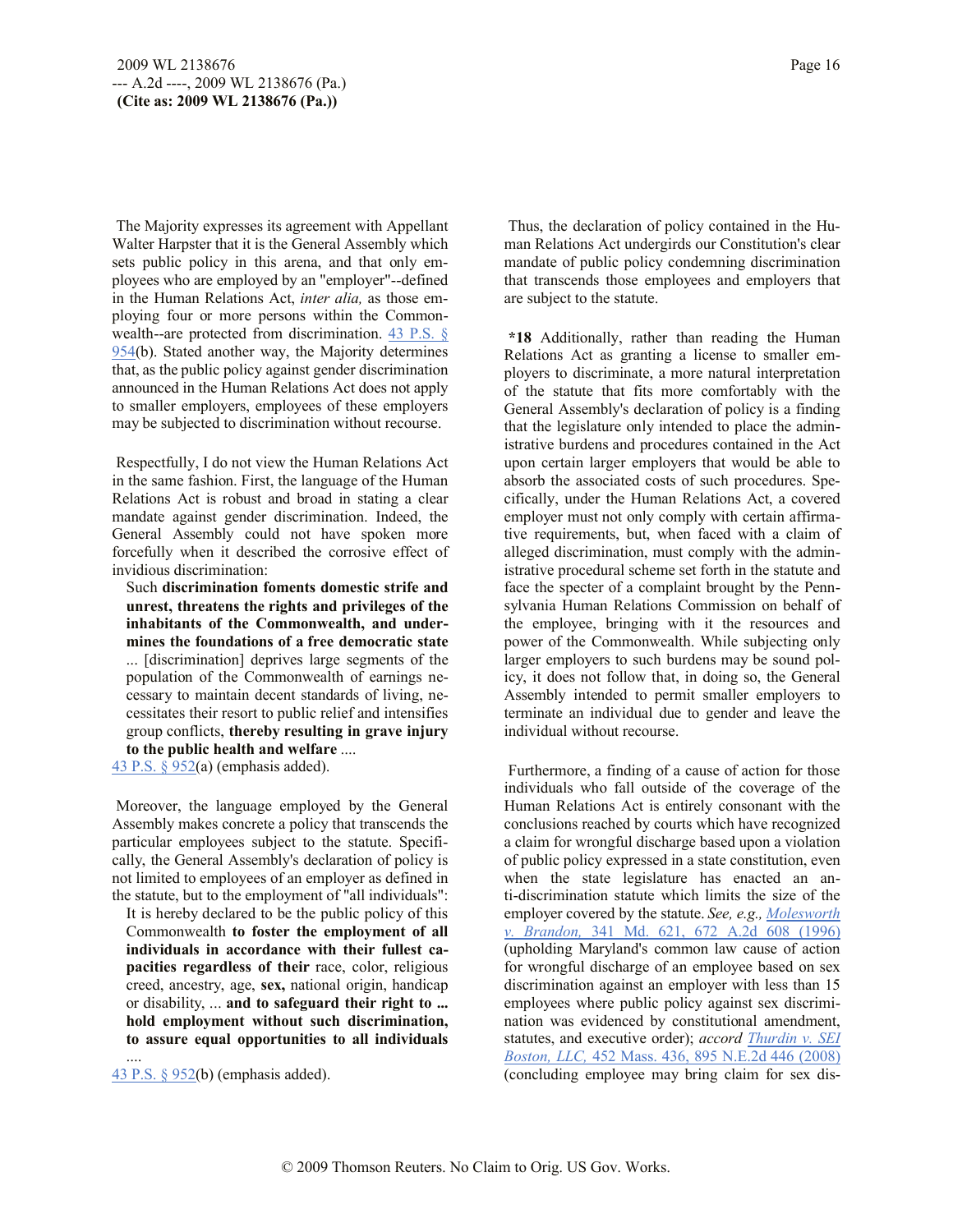crimination under state equal rights act where employer was not covered by Massachusetts' state employment discrimination law); *Collins v. Rizkana,* 73 Ohio St.3d 65, 652 N.E.2d 653 (1995) (recognizing common law tort claim for wrongful discharge in violation of Ohio public policy based upon statutory and judicial sources); *Williamson v. Greene,* 200 W.Va. 421, 490 S.E.2d 23 (1997) (determining common law claim for retaliatory discharge based on sex discrimination in light of West Virginia's public policy found in state human relations act); *Roberts v. Dudley,* 140 Wn.2d 58, 993 P.2d 901 (2000) (finding claim for wrongful discharge in violation of Washington's public policy against gender discrimination based upon statutes and judicial decisions); *but see Jarman v. Deason,* 173 N.C.App. 297, 618 S.E.2d 776 (2005) (concluding no claim of wrongful discharge for age discrimination in North Carolina relying on legislative prerogative but in absence of constitutional basis for public policy); *Burton v. Exam Ctr. Indus. & Gen. Med. Clinic, Inc.,* 994 P.2d 1261 (Utah 2000) (same).

**\*19** Finally, while I would recognize a claim for wrongful discharge for those individuals not covered by the Human Relations Act, [FN3] such a cause of action would be limited. Unlike a claim under the Human Relations Act which could assert a multitude of statutorily-defined discriminatory acts on the part of an employer, a cause of action for wrongful discharge would be just that--a claim limited to an assertion that one was terminated based upon gender in violation of our clear mandate of public policy against gender discrimination as expressed in our Constitution and statutory law.

> FN3. Those employees covered by the Human Relations Act must utilize the administrative procedures and remedies in seeking redress for alleged discrimination through the Pennsylvania Human Relations Commission. *Clay,* 522 Pa. at 92, 559 A.2d at 920.

In sum, unlike the Majority, I simply cannot ascribe to our General Assembly the intent to prohibit employers with four or more employees from terminating an individual by sexually harassing him or her, but to allow those employers with less than four employees to sexually harass an individual to the point of termi-

nation with impunity and without redress. Instead, I would reaffirm our Commonwealth's long-standing history as an at-will state, but I would also find that our Constitution, supported by relevant statutory law, provides a clear mandate of public policy that supports a common law action for wrongful discharge based upon gender discrimination for those individuals falling outside of the coverage of the Human Relations Act. For the above-stated reasons, I respectfully dissent and would affirm the order of the Superior Court. [FN4]

> FN4. In footnote 10, the Majority asserts that the Human Relations Act is the "exclusive state law remedy for unlawful discrimination, *preempting* the advancement of common law claims for wrongful discharge based on claims of discrimination." Majority Opinion at 20 n. 10 (emphasis added). In reaching this conclusion, the Majority does not engage in any traditional preemption analysis, but, rather, references a 15-year-old federal district court case. While the terms of the Human Relations Act may "exempt" smaller employers from its coverage, there is no suggestion of preemption, and prior to today's decision, our Court has never addressed this issue. Moreover, the Majority's contention of statutory preemption avoids the thrust of what I believe to be the proper analysis: a limited common law claim for wrongful discharge based upon gender discrimination that is grounded upon public policy as plainly expressed in the Pennsylvania Constitution, not solely in the statute. Furthermore, in footnote 12, the Majority criticizes the dissenters for offering "without evidence" the proposition that "administrative compliance and litigation is more burdensome than litigation in courts." Majority Opinion at 21 n. 12. There is no need for "evidence" to establish what the Majority already acknowledges in its opinion: there exists under the Human Relations Act *both* a mandatory administrative process *and* the specter of subsequent litigation in the courts. Majority Opinion at 17;  $\frac{43 \text{ P.S. } }{962}$ (c). Thus, it is self-evident that having to first exhaust an administrative process and then litigate in the judicial sys-